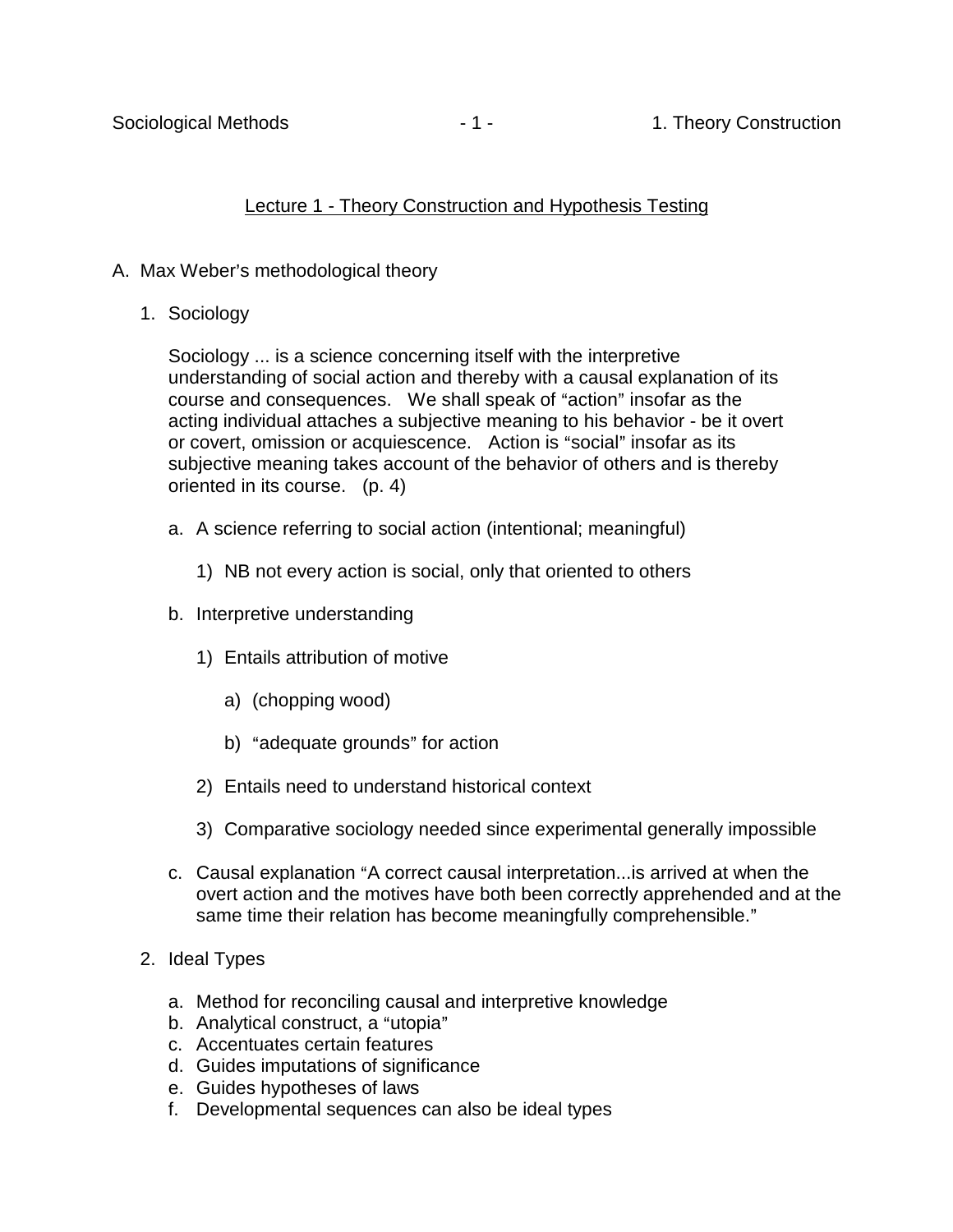- 1) This creates danger of mixing theory with reality
- g. Ideal types permit successive approximation: growth of knowledge "Its result is the perpetual reconstruction of those concepts through which we seek to comprehend reality."
- h. Refer mainly to rational action, or what would have been rational
	- 1) This gives it causal significance
	- 2) Does not entail belief in universal human rationality
- i. Sociological "laws"
	- 1) "typical probabilities confirmed by observation"
	- 2) Sociology tries to formulate type concepts
		- a) abstracts from reality & helps us understand it
	- 3) History oriented to causal analysis & explanation
- 3. Types of Social Action
	- a. Instrumental Rational (Zweckrational): means/ends
	- b. Value Rational (Wertrational)
	- c. Affectual (emotional)
	- d. Traditional
		- 1) A residual type: depends on history
	- e. Non-rational types on the border of the meaningful
- 4. The issue of a "value-free" or "value-neutral" social science
	- a. Means that research is not biased or partisan
	- b. But all research is value-oriented inasmuch as we choose research topics according to our values
- 5. Discussion of diagram; successive approximation
- B. Durkheim's methodological theory
	- 1. Investigate social phenomenon by looking at its individual manifestations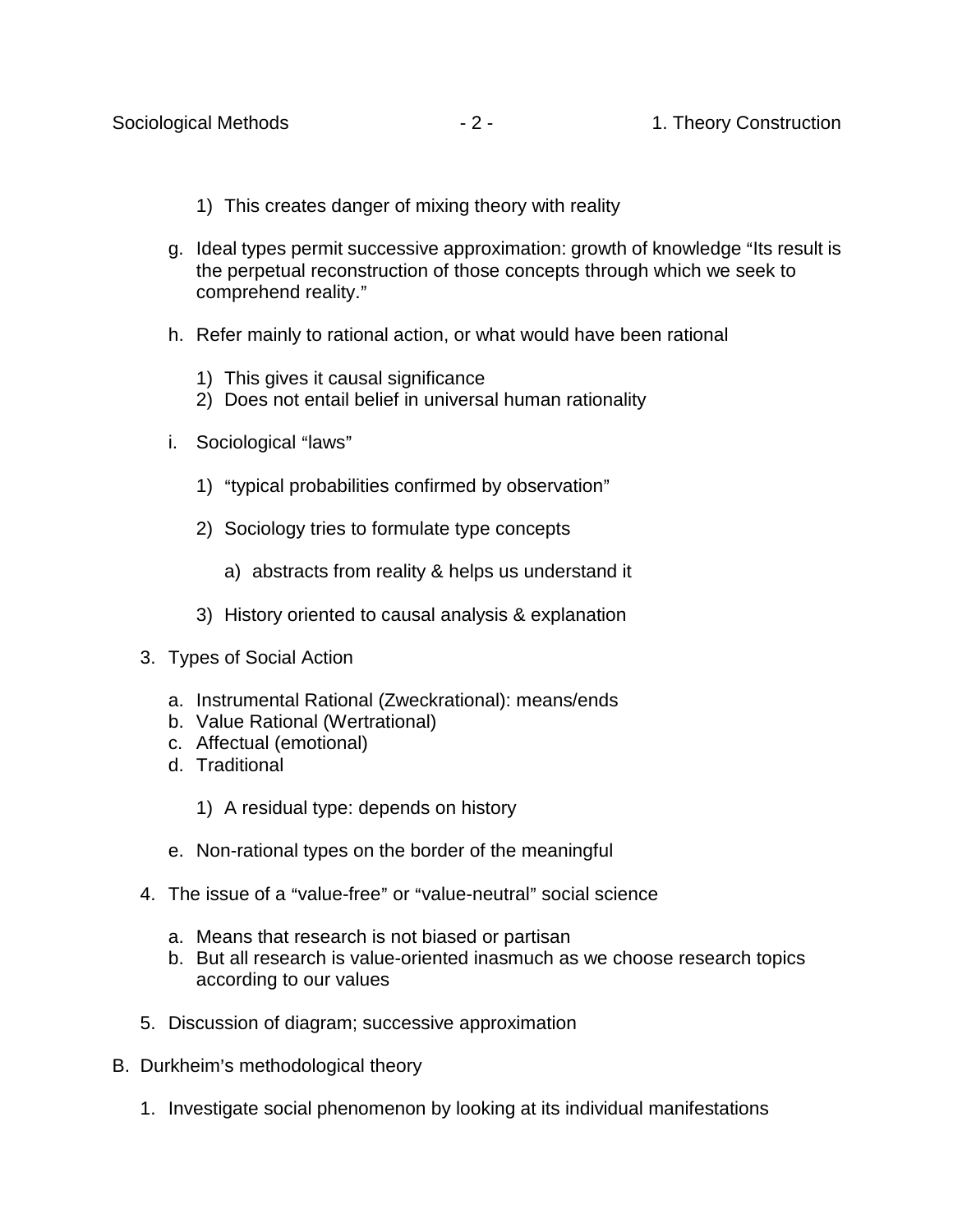Sociological Methods **2006** - 3 - 1. Theory Construction

- 2. Compare cases and reduce to groups with essential similarities
- 3. Thereby create typologies and establish underlying social forces
- 4. Methodology
	- a. Must raise sights above individual cases
	- b. Whether rate should be considered normal/abnormal
		- 1) NB functionalist argument: existent serves a purpose
		- 2) Excesses in some direction have their uses
		- 3) Currents useful as long as they are not excessive
	- c. Example of suicide: High rates often caused by too-rapid social change [Pathologies]
		- 1) What integrates people today in light of rapid development
			- a) Not State: too remote
			- b) Not religion: too great sacrifices to intellect
			- c) Not family: too decayed
			- d) Occupational groups or corporation
		- 2) State, almost alone, survived changes
			- a) Need for decentralization, maybe through occupational group
- C. Schutt (from textbook)
	- 1. Science, society & social research
		- a. Reasoning about the social world & errors in reasoning
			- 1) Over-generalization
			- 2) Selective or inaccurate observation
			- 3) Illogical reasoning
			- 4) Resistance to change
		- b. Social research in practice
			- 1) Descriptive
			- 2) Exploratory
			- 3) Explanatory
			- 4) Evaluation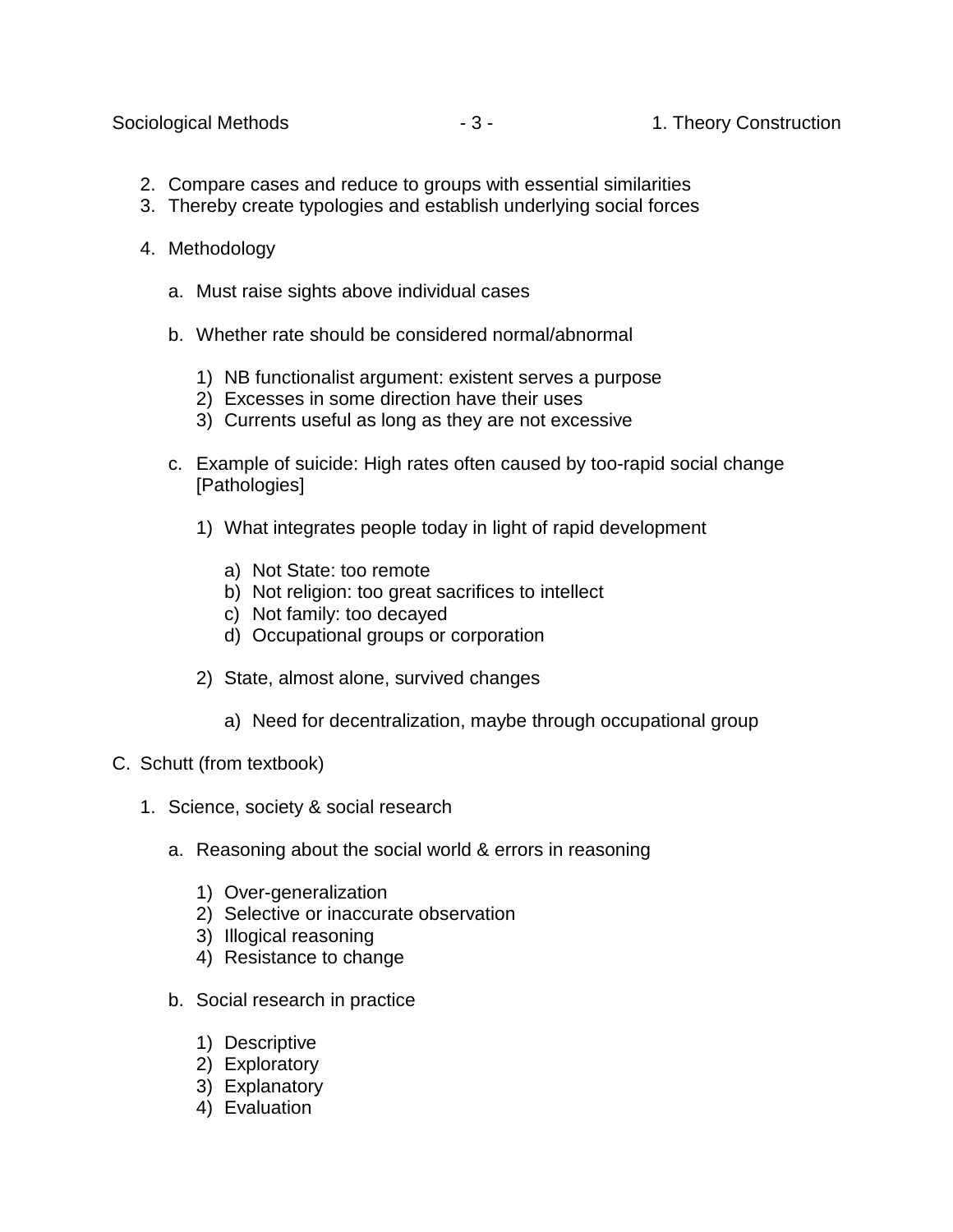- c. Validity
	- 1) Measurement validity
	- 2) Generalizability
	- 3) Causal validity
- 2. The process & problems of social research
	- a. Research strategies
		- 1) Research circle
			- a) deductive
			- b) inductive
			- c) descriptive
	- b. Ethical guidelines for social researchers
		- 1) honesty & openness
		- 2) uses of science
		- 3) research on people (cf. ASA code of ethics)
			- a) cause no harm
			- b) participation voluntary; informed consent
			- c) researchers disclose own identity
			- d) anonymity or confidentiality for participants
			- e) benefits should outweigh risks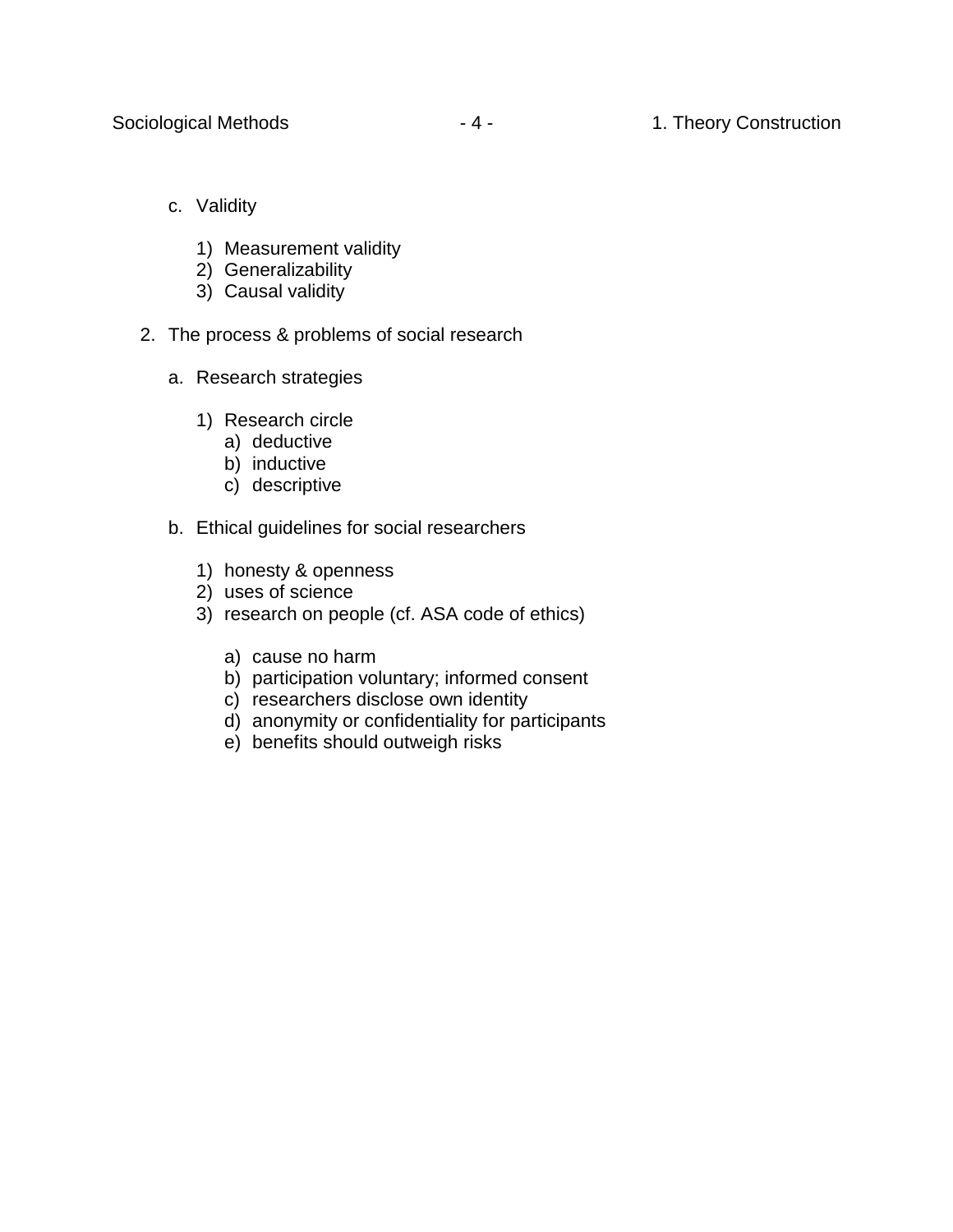Sociological Methods **Fig. 2.** Conceptualization and measurement

# Lecture 2 - Conceptualization and measurement

# A. Concepts

- 1. Conceptualization in Practice
	- a. Examples: Substance Abuse, Alienation, Poverty
- 2. Operationalization
	- a. Concepts
		- 1) e.g., Income
	- b. Variables
		- 1) e.g., Annual earnings
	- c. Indicators 1) question on questionnaire
- B. Measurement Operations
	- 1. Using Available Data
		- a. e.g., Census, ILO, OECD
	- 2. Constructing Questions
		- a. Single Questions vs. multiple indicators
			- 1) Open-ended vs. closed-ended questions
		- b. Scales and Indexes
			- 1) reliability (alpha)
			- 2) dimensionality & clustering
			- 3) weighting dimensions
	- 3. Observed vs. Indirect Measures
		- a. Unobtrusive measures
		- b. Content analysis
- C. Evaluation of Measures
	- 1. Measurement Validity
		- a. Face Validity plausibility
		- b. Content Validity covers appropriate range of the concept
		- c. Criterion Validity the measure can be verified by some external measurement (criterion)
		- d. Construct validity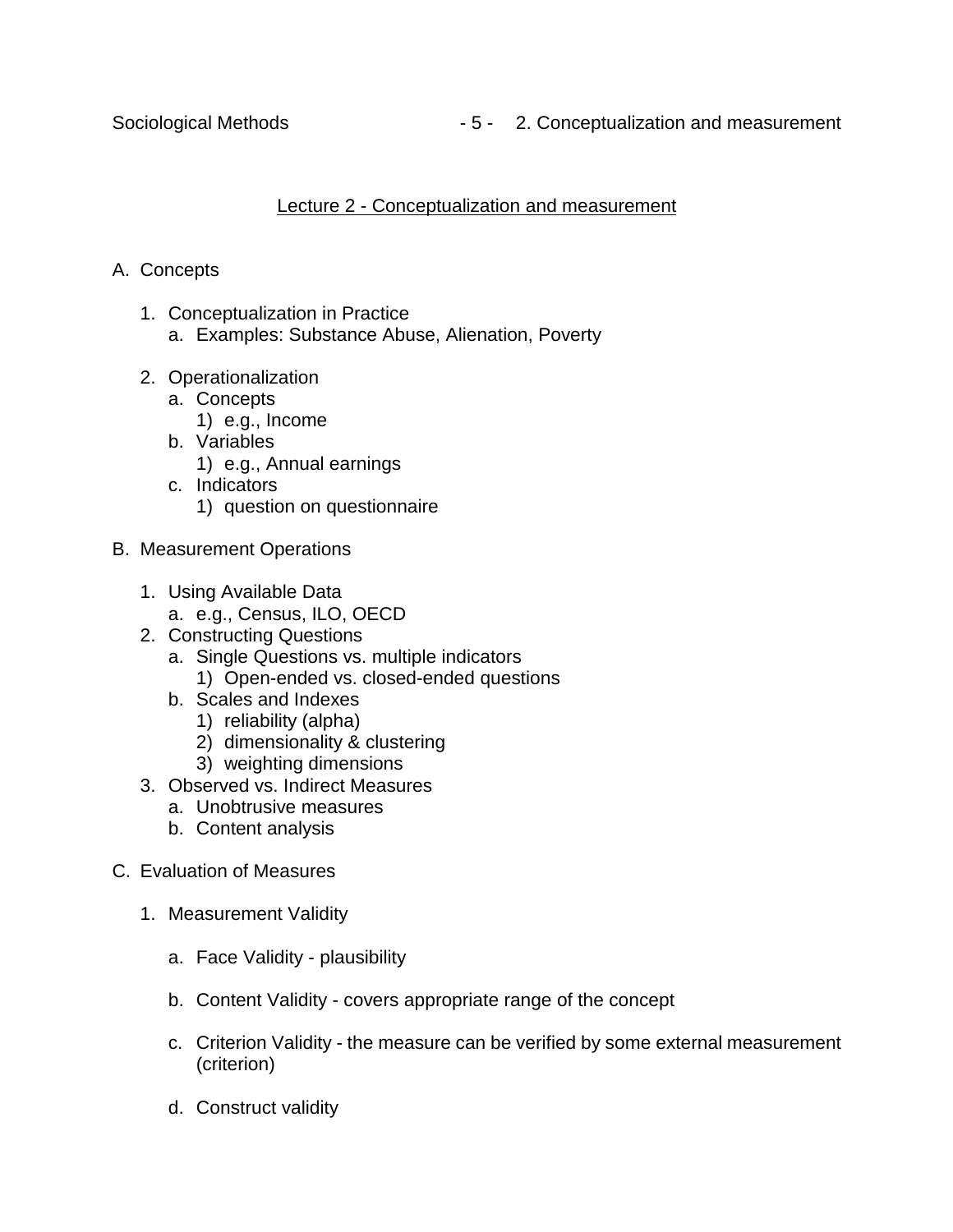- 1) especially needed when there is no external criterion: cf. EFA & CFA
- 2) also discriminant validity: separate measures of the same concept
- 2. Reliability
	- a. Test-Retest Reliability
	- b. Inter-item Reliability (Internal Consistency)
	- c. Alternate-forms Reliability & split-ballots
	- d. Inter-observer Reliability
- D. Levels of Measurement
	- 1. Nominal
	- 2. Ordinal
	- 3. Interval
	- 4. Ratio includes a zero-point
	- 5. The Case of Dichotomies
	- 6. Comparison of Levels of Measurement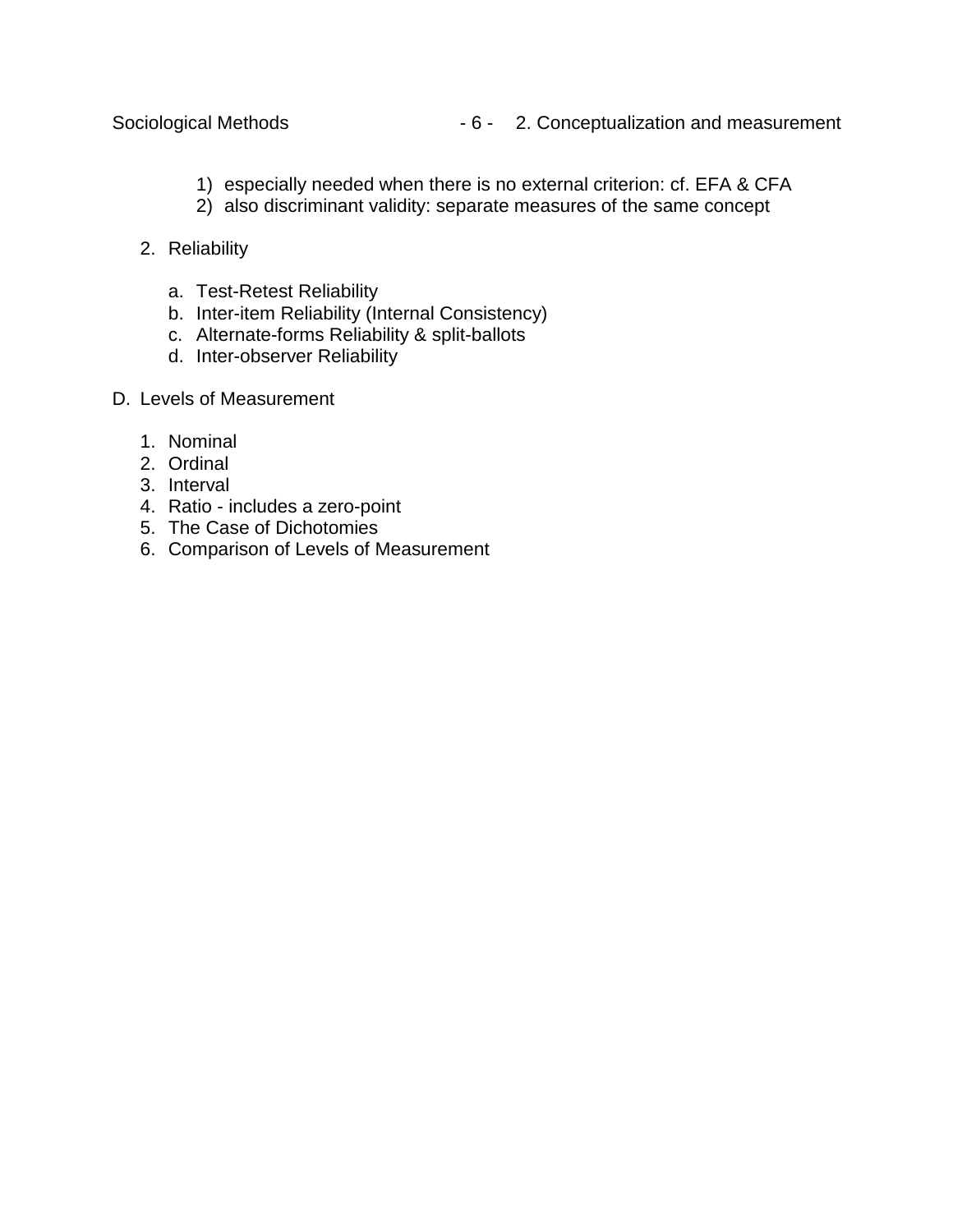# Lecture 3 - Causation and research design

## A. Meanings of Causation

- 1. Nomothetic Causes: based on variables and average tendencies
	- a. Counterfactuals: the outcome in the absence of the causal variable
	- b. Ceteris paribus: all other things being equal; the residual effect of the causal variable after other factors are taken into account
- 2. Idiographic Causes: individualist, historicist, case-based explanation. Entails a narrative story; emphasizes *Verstehen* (understanding).
- 3. Synthetic Causal Explanations. Cf. Weber's *Erklären* and *Verstehen* (explanation and understanding): ideal typical accounts.
- B. Criteria for Causal Explanation (in rough additive order)
	- 1. Association. Necessary, but not sufficient; causation not necessarily present.
	- 2. Time Order. Not sufficient, but strong evidence of causality.
	- 3. Non-spuriousness. Must rule out the presence of an extraneous variable that causes both correlated variables. Some social scientists who favor nomothetic causal explanations believe that the first three elements are sufficient for explaining causality.
	- 4. Mechanism. Giving an account or a story about what happens. This adds elements of the idiographic.
	- 5. Context. Adds additional possible variables; the causal relationship may hold true in one context but not another.
		- a. In principle, this is a limitless process.
		- b. This is a fundamental approach of comparative-historical research.
		- c. This is Weber's basic approach in building ideal-typical accounts.
- C. Research Designs to Determine Causality
	- 1. Nomothetic Research Designs
		- a. Experimental Research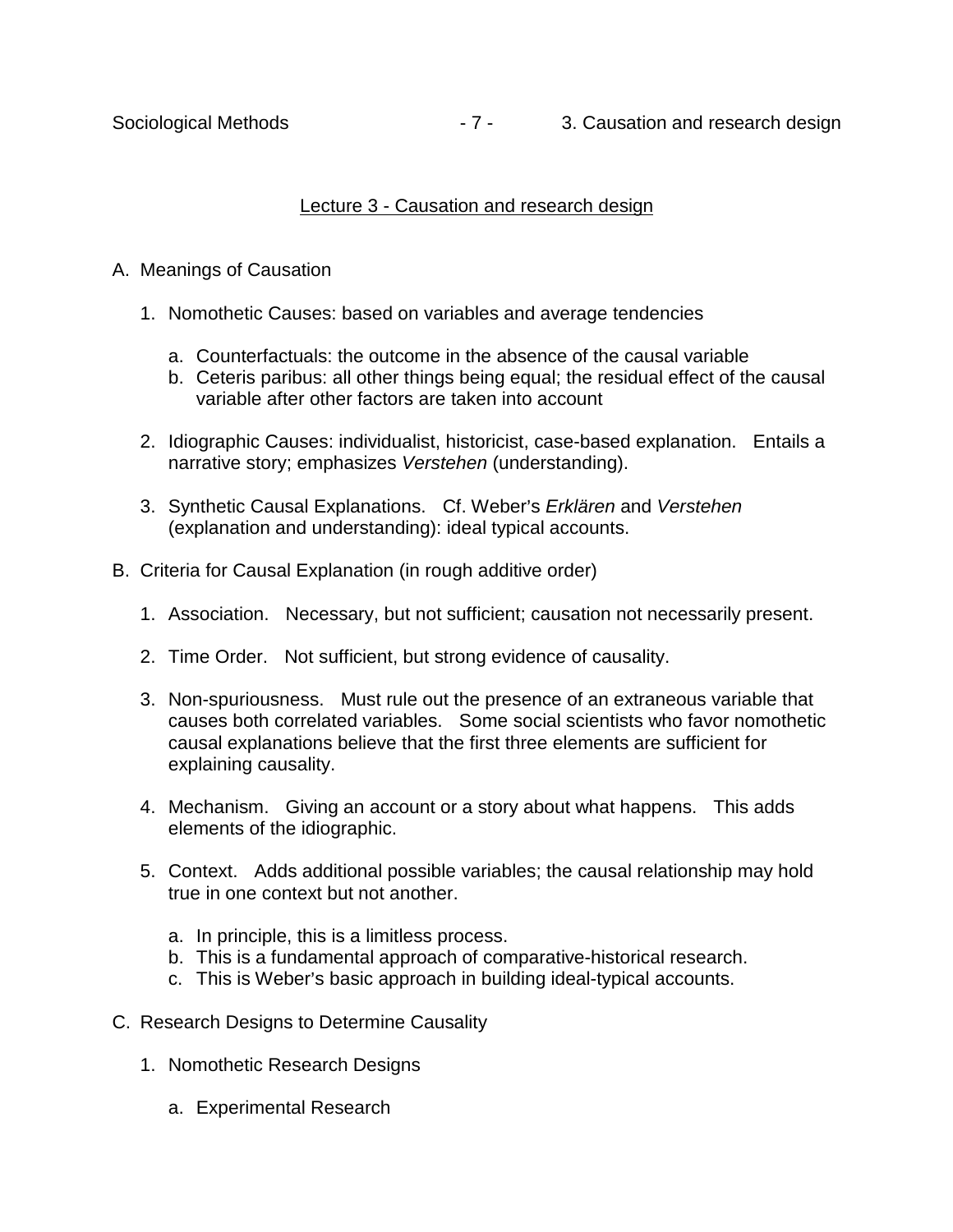- 1) Experimental group receives the "treatment"
- 2) Comparison or control group does not
- 3) All other factors are held constant
- 4) Thus, variance is introduced on the independent (causal) variable
- 5) Randomization: research subjects are randomly assigned to the two groups in order to reduce the effects of third variables.
- b. Non-experimental Research
	- 1) Examines naturally-occurring events, not experimental ones.
	- 2) May be cross-sectional (one point in time) or longitudinal (measurements over multiple points in time).
	- 3) Statistical controls are introduced to rule out the effects of third variables.
		- a) Spurious effects: a third variable causes both the independent and dependent variables.
		- b) Intervening effects: the independent variable works through the third variable in affecting the dependent variable. These identify causal mechanisms. (Example from book, p. 165: juvenile delinquency leads to unstable jobs, etc., which leads to adult criminality.)
- c. Comparison of Experimental and Non-experimental Designs
- 2. Idiographic Research Designs
	- a. Explanation in Field Research: narrative stories establish plausibility, but have trouble proving causation.
	- b. Event-Structure Analysis: examines the different turning points in the narrative, applying counterfactual reasoning to each, in an attempt to see which one(s) is/are critical.
- 3. Combined Research Designs. Most research contains elements of both.
- D. Research Designs to Determine Time Order
	- 1. Cross-Sectional Designs
		- a. Establishing time-order mainly depends on knowing what value some variables had at a prior point in time.
			- 1) Some demographic variables are established at birth (sex, race, birth year)
			- 2) We may trust respondents to accurately report previous events (e.g., earlier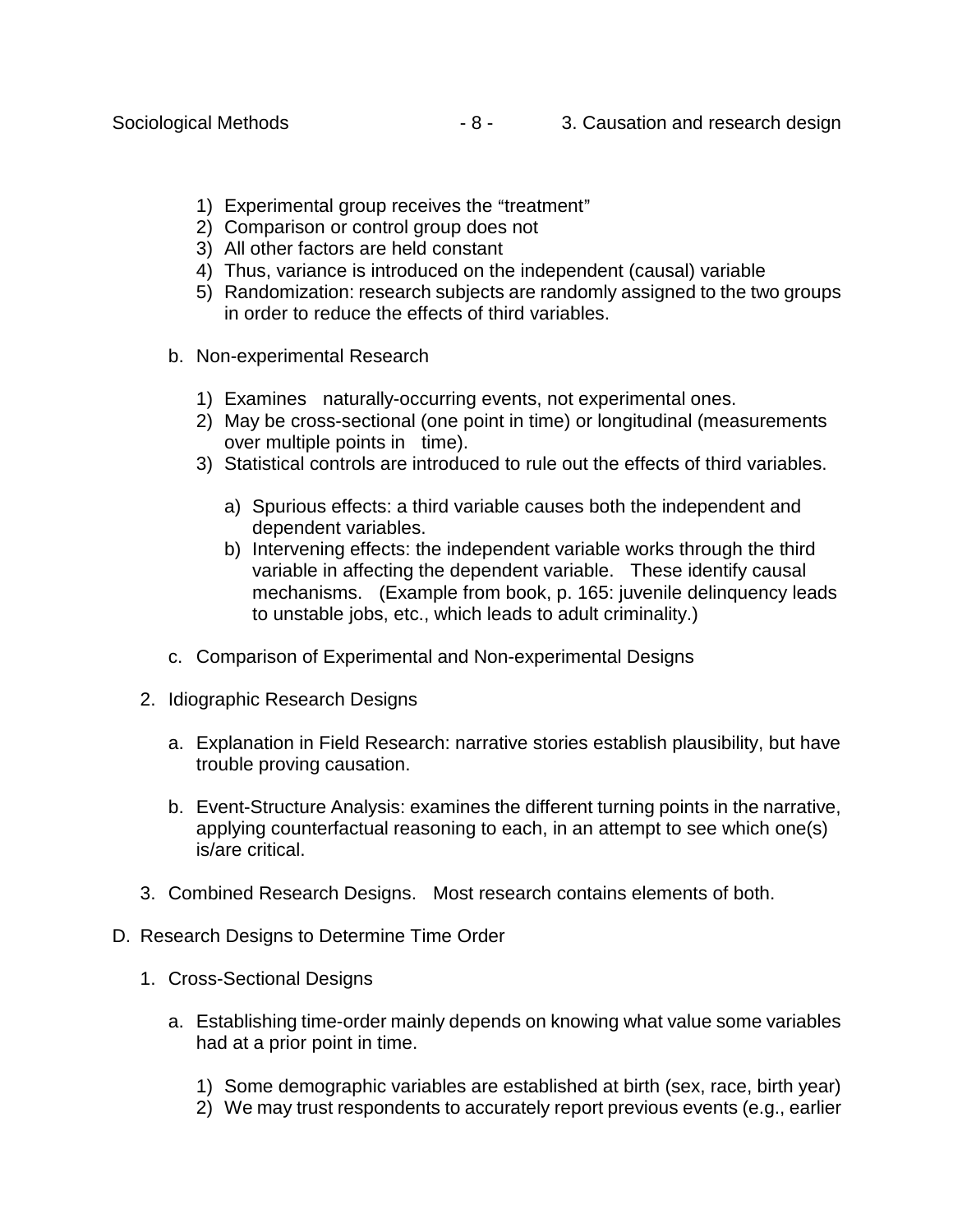vote, occupation)

- 3) The context may have been invariant (e.g., the regime, the party system)
- b. Establishing time-order in cross-sectional research can be extremely difficult. Examples:
	- 1) In poverty research: Unemployment and work attitudes
	- 2) In democracy research: Democratic institutions and democratic values.
- 2. Longitudinal Designs
	- a. Repeated Cross-Sectional Designs: Trend studies.
		- 1) Samples are drawn at different points in time in the same population but with different respondents.
			- a) Note that the population may differ in various ways at the various time points:
				- (1) Generational replacement
				- (2) In- and out-migration
				- (3) Social structural change
			- b) If these are the independent variables of interest, then the research design is sound because we are investigating the effects of variation in the independent variables on the dependent variables.
			- c) If these are not the independent variables of interest, then they may introduce noise or distortion into the research design.
	- b. Panel (Fixed-Sample) Designs
		- 1) Samples are drawn at different points in time in the same population with the same respondents.
		- 2) This is a nice ideal, but there are often severe practical problems in conducting such a study, especially over substantial periods of time.
			- a) Expense and attrition
			- b) Respondent fatigue
	- c. Cohort Studies (Event-Based Designs)
		- 1) Population sub-groups are tracked over time, even though the individual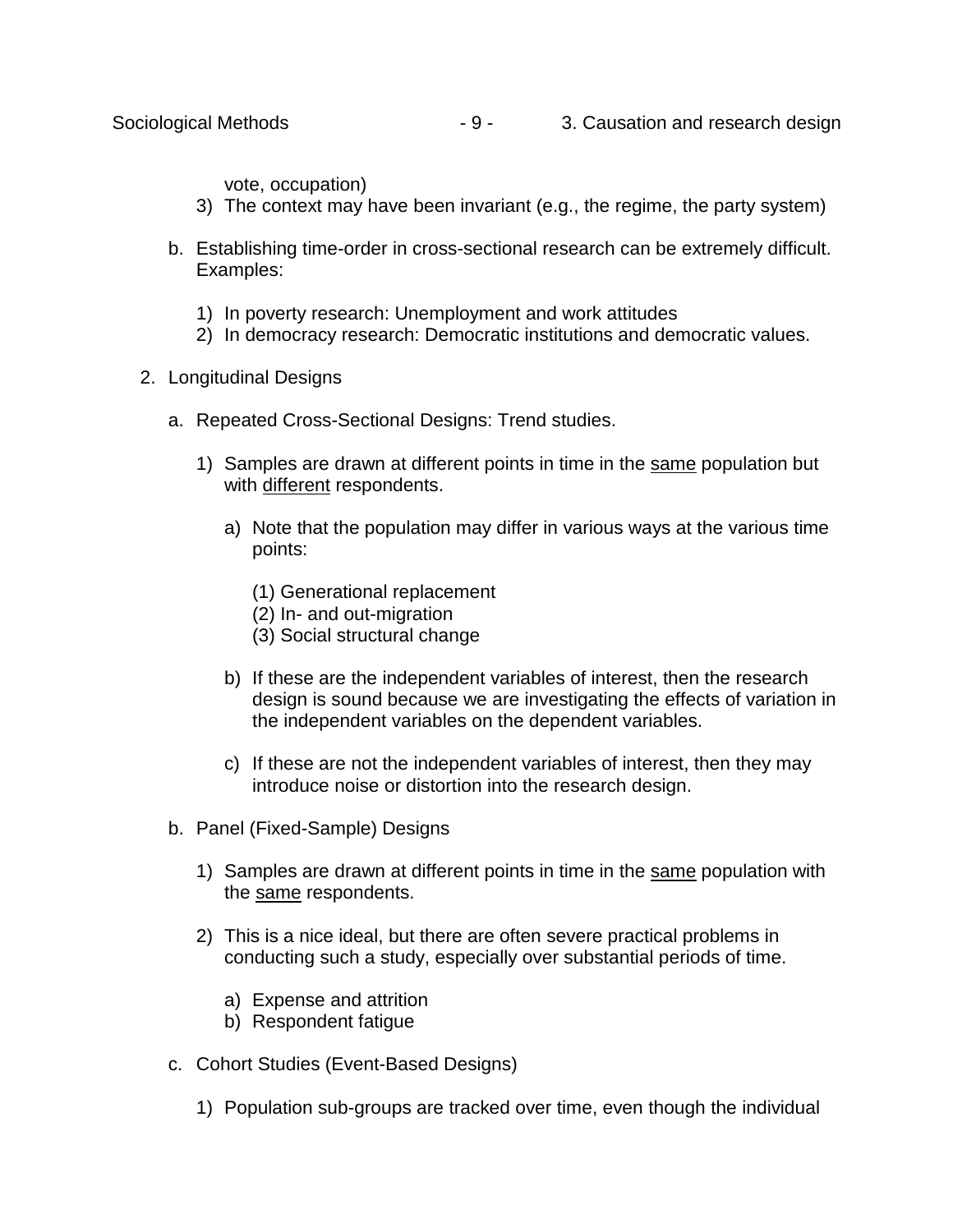respondents are different at different time points.

- a) Birth cohorts
- b) Institutional cohorts (same year entering a place of work or school)
- c) Social classes, racial, ethnic, religious groups, genders, etc.
- d) Regions
- 2) Potential problem: age-period-cohort effects
- 3) Examples
	- a) Party realignment in America
	- b) The "Nazi generation" in post-1945 Germany
- E. Units of Analysis and Errors in Causal Reasoning
	- 1. Individual and Group Units of Analysis
		- a. Examples from my research on democratic values and bigotry: individual attributes; regime attributes
	- 2. Confusing levels of analysis
		- a. Ecological Fallacy: drawing unwarranted inferences about individuals from group data.
			- 1) Example: concluding that Catholics have a weaker work ethic because Catholic countries are poorer than Protestant countries. (Weber's "Protestant Ethic" thesis)
		- b. Reductionism: drawing unwarranted inferences about groups from individual-level data.
			- 1) Example: concluding from higher rates of crime among blacks [based on observations of individuals] that blacks are inherently prone to violence [conclusion about groups]. Bill Wilson argues that poverty and social disintegration lead to violence among all racial groups. The fact that more blacks live in these conditions produces higher crime rates.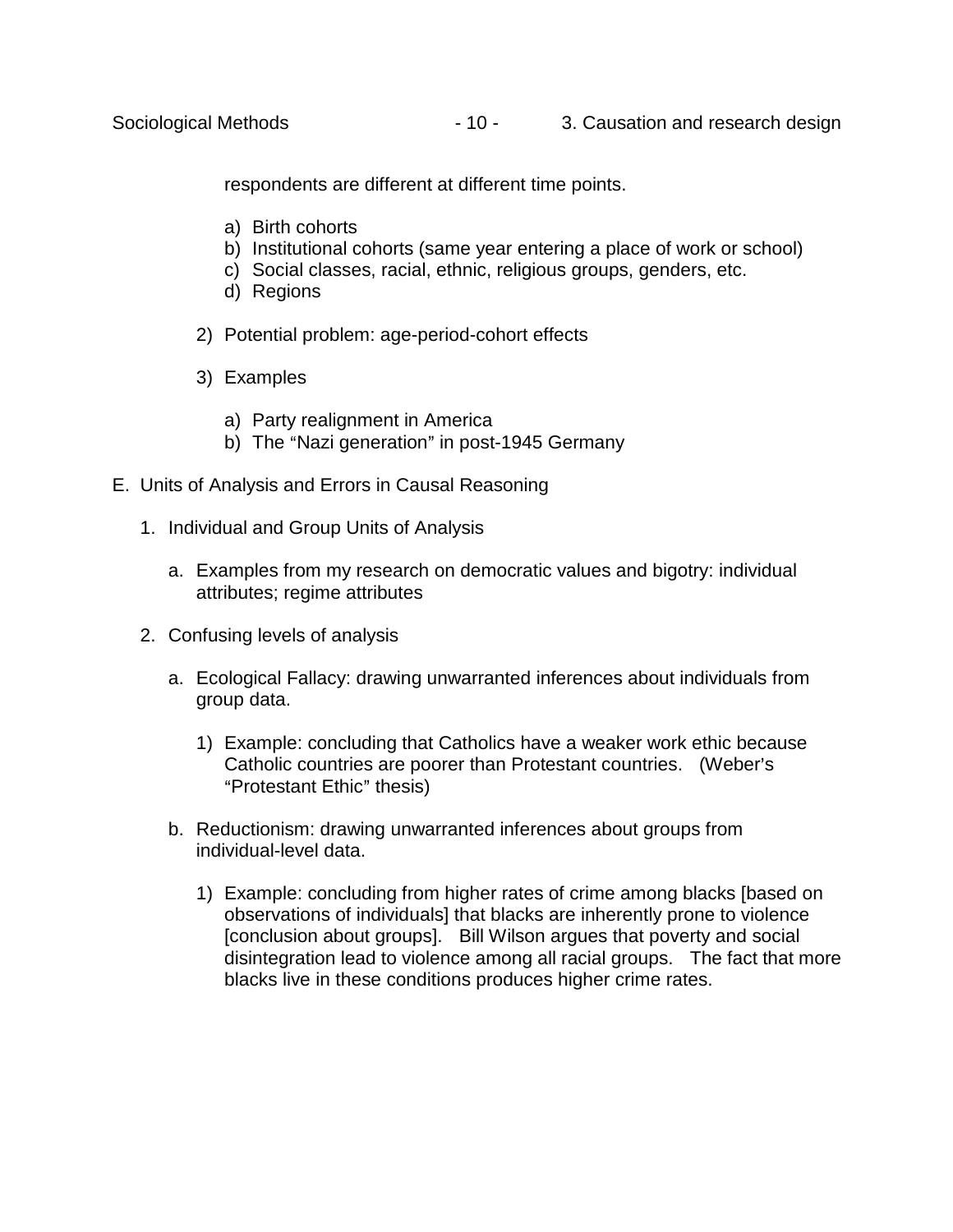## Lecture 4 - Sampling

# A. Sample Planning

- 1. Define Sample Components and the Population
	- a. Sample components are elements: e.g., people, firms
	- b. Population is the universe. It can be difficult to know enough about the whole universe unless a census exists that determines its characteristics. Otherwise, sampling determines its characteristics, but this involves circular logic.
- 2. Evaluate Generalizability. Whether the sample characteristics can be generalized back to the whole population.
	- a. Sampling error: differences between the sample and the target population.
		- 1) Might be biased or random. More on this later
- 3. Assess the Diversity of the Population.
	- a. The more uniform the population, the easier it is to sample.
	- b. The more diverse, the more careful you have to be that your sample is representative of the diversity.
- 4. Consider a Census
- B. Sampling Methods
	- 1. Probability Sampling Methods: "Random" samples
		- a. The following factors give us confidence in the representativeness of the sample:
			- 1) A larger sample; but more than ca. the high 100s yields a diminishing return of confidence
			- 2) The population is homogeneous
			- 3) The fraction of the population sampled does not affect our confidence unless the fraction is very large
				- a) Example: Literary Digest vs. the Gallup Poll of 1936. LD had a high N, but was not representative. Bias came because it was based on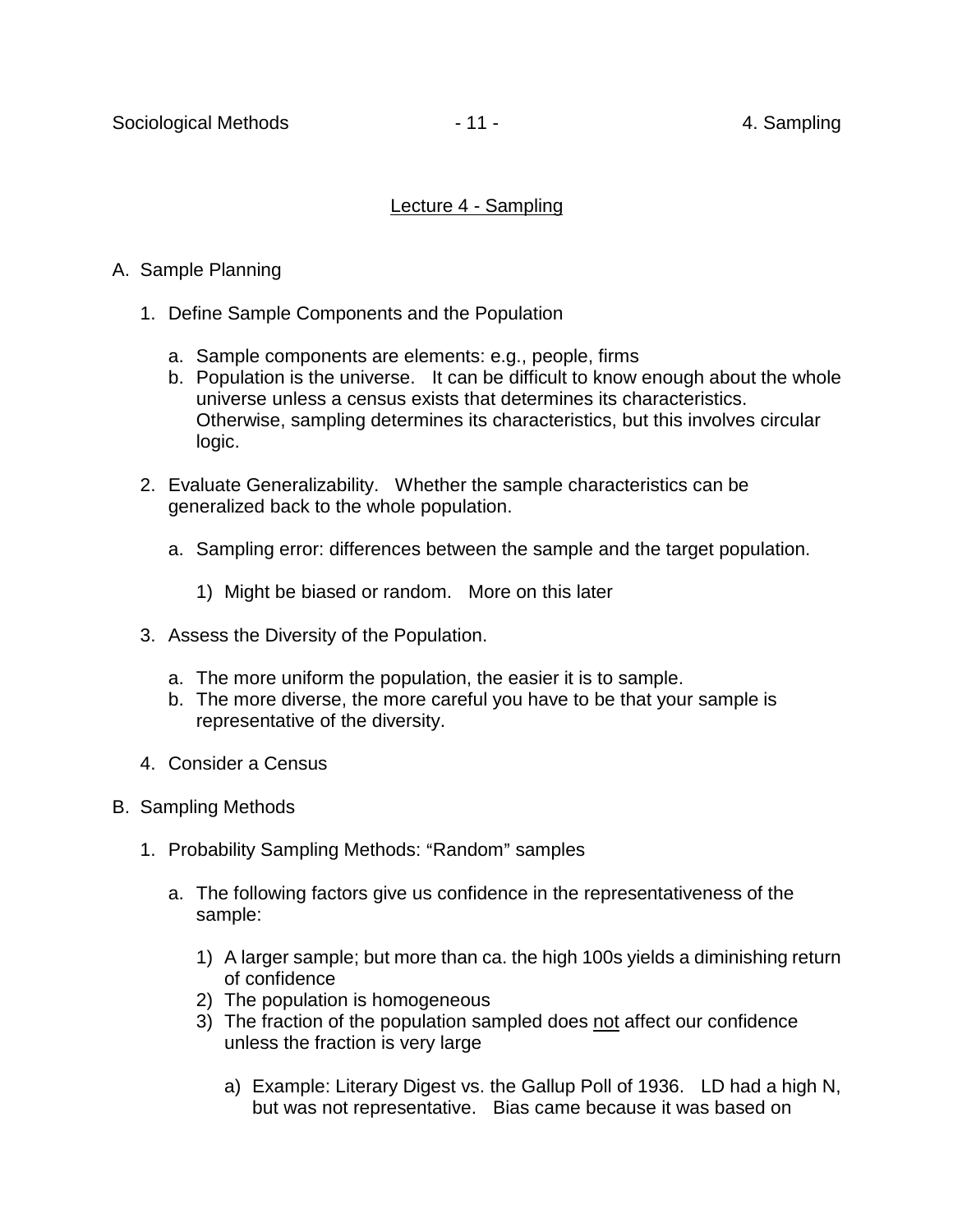telephone & car ownership.

- b) Also note example of 1948 election, which predicted Dewey victory over Truman. Polling stopped too soon.
- b. Simple Random Sampling (SRS). Based on random numbers.
	- 1) RDD is an example, but this must depend on population having phones. Examples: 1936 election; "Bottoms" study.
	- 2) Even with SRS, interviewers must make a strong effort to contact each randomly-selected respondent. Refusals or non-contacts may be systematic. Examples
		- a) Higher or lower status people may refuse more often.
		- b) Employed people are less likely to be home in the afternoons. If men are more often employed, this will also introduce a gender bias.
		- c) Young people and students are home less and harder to reach.
		- d) In all these cases, a sufficient number of attempts/call-backs is very important.
- c. Systematic Random Sampling. Depends on sampling interval: every nth unit. Bias can be introduced if the sampling interval coincides with substantive intervals in the population.  $E.g.,$  every 10<sup>th</sup> house corresponds to a corner house, and corner houses are more valuable, giving the sample a higher-income bias.
- d. Stratified Random Sampling. Since some population segments are small (e.g., minorities), researchers may attempt to assure that each identifiable segment is represented according to its population size, and respondents randomly within each segment. Also, note oversampling: taking a disproportionately larger sample of some minorities, to increase your ability to analyze the resulting sample (higher N).
- e. Cluster Sampling. A full probability sample may be expensive, so "clusters" may be used. E.g., a random sample of locations is selected, then a random sample of respondents within the locations. Clustering reduces the randomness of the sample and, thus, the statistical efficiency.
- 2. Non-probability Sampling Methods
	- a. Availability Sampling. E.g., reporters simply looking for good quotes. Very great risk of bias.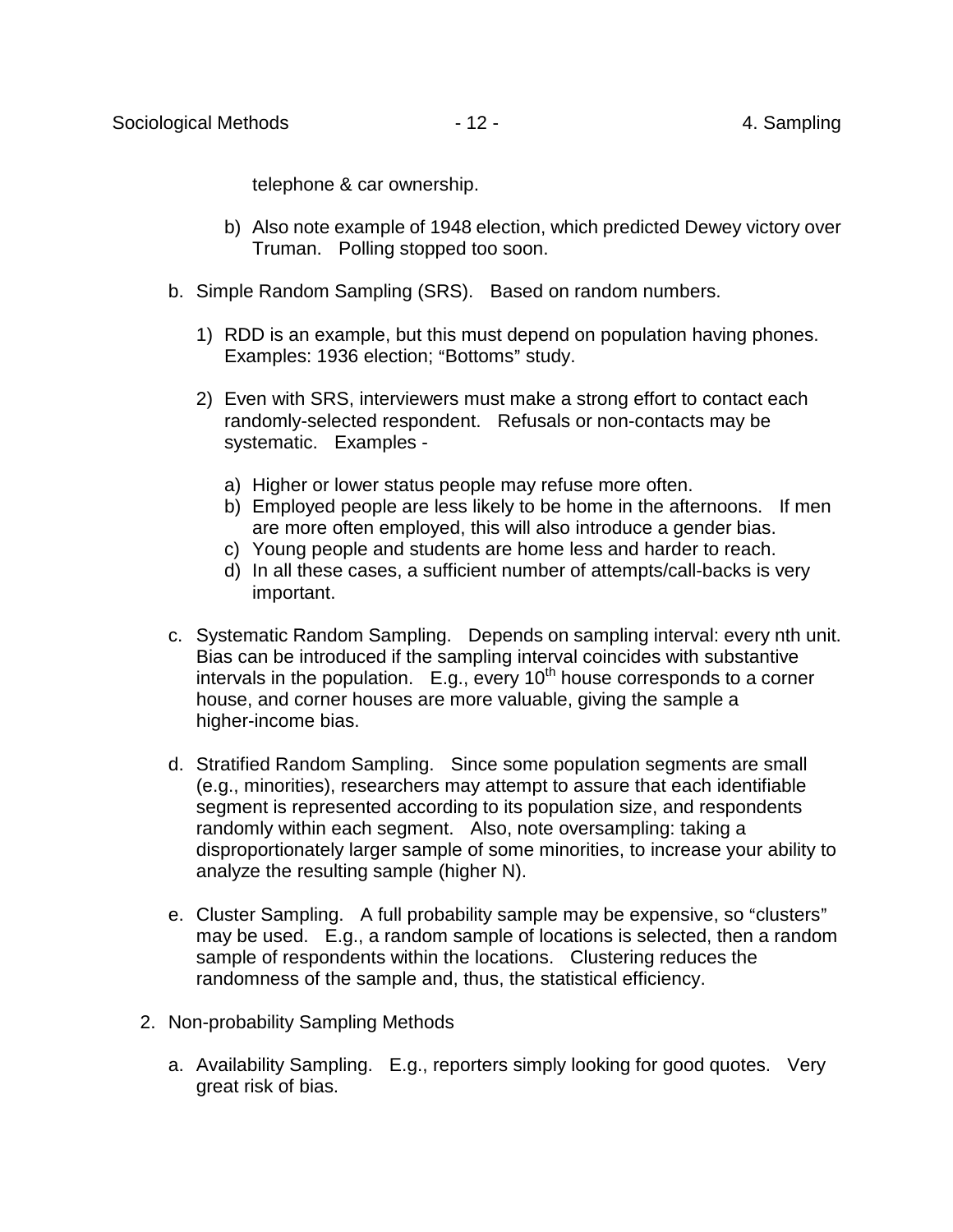- b. Quota Sampling. This may create problems in non-quota'ed population segments.
	- 1) Note that if the quota'ed segments are control variables, data analysis can proceed fairly efficiently.
	- 2) Quota samples are cheaper to conduct; and they are widely used in Europe.
	- 3) Some have argued that a good quota sample predicts outcomes better than a probability sample with other problems (e.g., inability to sample close enough to an election).
- c. Purposive Sampling. Each sampling element is selected for a purpose, to represent different population elements, but otherwise, the sample may not be representative.
- d. Snowball Sampling. In very hard-to-find populations (e.g., people with rare diseases), some respondents are used in finding further respondents. In principle, this can introduce bias because respondents who know each other may have the same characteristics, which may differ from the true population.
- C. Sampling Distributions
	- 1. Estimating Sampling Error. I won't talk much about statistical theory.
		- a. A systematic sampling error occurs when there is bias, as described earlier.
		- b. Random sampling error occurs by chance. This may be a problem simply when the sample is too small.
		- c. A random sample of a normally-distributed population characteristic will also have a normal distribution ("bell-shaped curve").
		- d. Confidence intervals/limits: most of the population/sample will be concentrated toward the center, according to certain formal properties.
	- 2. Determining Sample Size.
		- a. Different sample sizes yield different "margins of error." These are widely reported in media polls.
		- b. But as we've seen, this is only one source of potential error.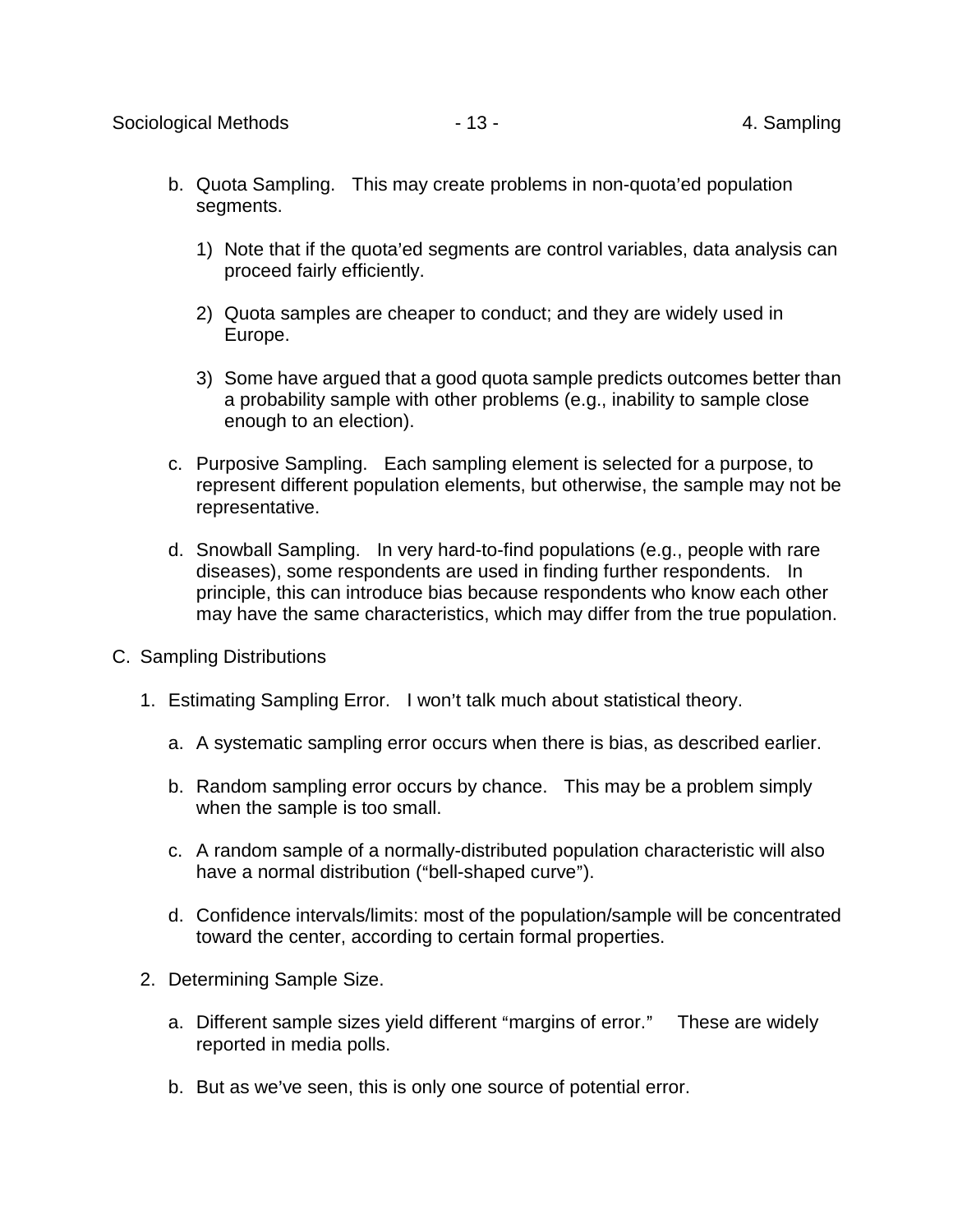D. Example of on-line polls. I'll post some materials on my website, and we can discuss this later.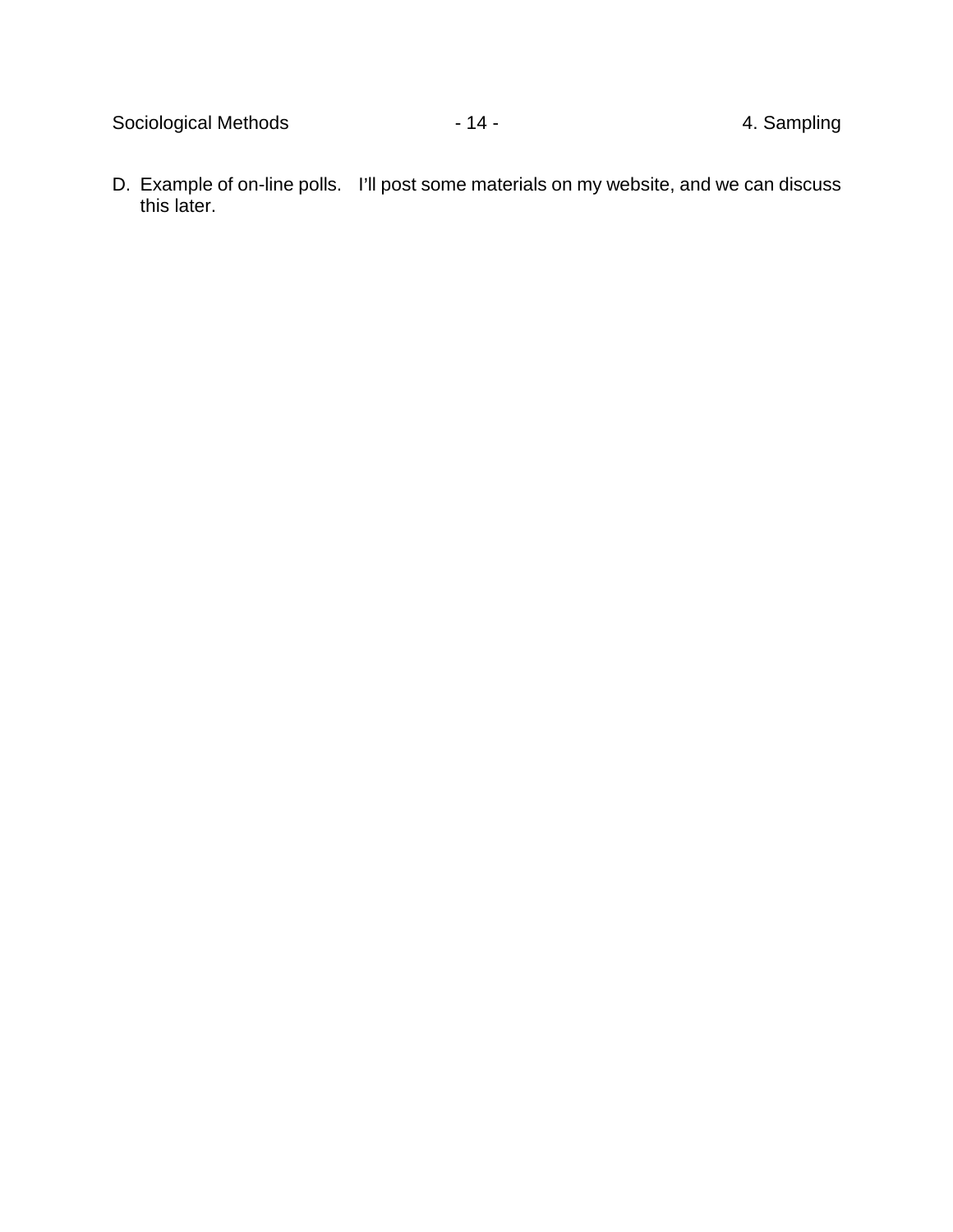#### Lectures 5 & 6 - Survey Research

- A. Survey Research in the Social Sciences
	- 1. Attractive Features of Survey Research
		- a. Versatility
		- b. Efficiency
		- c. Generalizability representativeness
	- 2. The Omnibus Survey & "piggy-backing"
		- a. Also: split ballots increases the number of questions that can be asked. Note problem that split ballots create in analysis: cannot correlate all questions.
	- 3. A Cautionary Note NB Kohut's (1988) sources of error in election prediction
		- a. Question variation: non-replication
		- b. Question order
		- c. Call-back procedures
		- d. Methods for allocating "leaners" and predicting who will vote
		- e. Crystalization of opinion: do respondents know candidates and issues yet
		- f. Event "spikes" temporary effect of events like party conventions, or even short wars (e.g., George Bush & the Gulf War)
		- g. Random error, including sampling error
- B. Questionnaire Development and Assessment
	- 1. Build on Existing Instruments Replication vs. Innovation
	- 2. Write Clear and Meaningful Questions
		- a. Avoid Confusing Phrasing
			- 1) Double-negatives: example of AJC poll on Holocaust & Tom Smith's clarification: "Does it seem possible or does it seem impossible to you that the Nazi extermination of the Jews never happened?"
			- 2) Double-barreled questions: e.g., "Do you think President Nixon should be impeached and compelled to leave the presidency, or not?" Subsequent polls on Clinton showed that this includes two separate issues.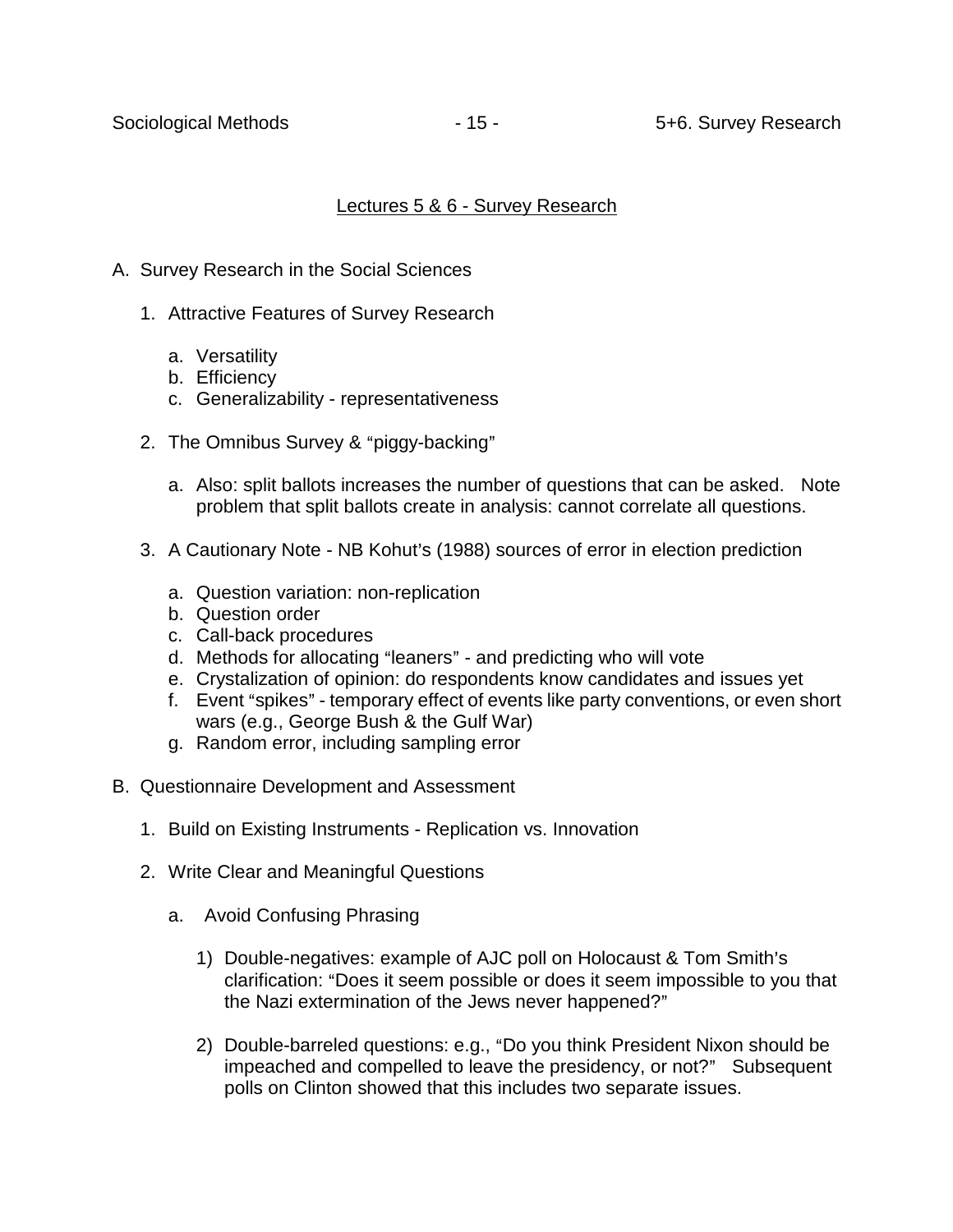- 3) NB filter questions, skip patterns, contingent questions
- b. Minimize the Risk of bias
	- 1) Hot-button words. Cf. sending U.S. troops "if a situation like Vietnam were to develop in another part of the world" vs. to "stop a communist takeover." A skillful/unscrupulous researcher may be able to push responses up or down by 20 percentage points or more by using hot-button .
- c. Avoid Making Disagreement Disagreeable
	- 1) E.g., required to join a union vs. free to join a union
- d. Minimize Fence-Sitting and Floating: the issue of "don't knows."
	- 1) On one hand, be careful not to force people without opinions to choose a substantive opinion.
	- 2) On the other hand, it's helpful to prevent people with opinions from hiding behind "don't knows" by not offering DK as an answer option. This is an especially important consideration in election surveys when trying to classify voters, leaners, and non-voters.
- 3. Refine and Test Questions.
	- a. Pre-tests
	- b. Focus groups
	- c. Cognitive interviews: probing with follow-up questions to see how questions are being understood
- 4. Add Interpretive Questions
	- a. Knowledge questions
	- b. Relevant background experience
	- c. Attitude constraint or consistency
	- d. Consistency of actions with opinions
	- e. Strength of attitudes
- 5. Organize the Questionnaire Logically
- 6. Write a Persuasive Introduction or Cover Letter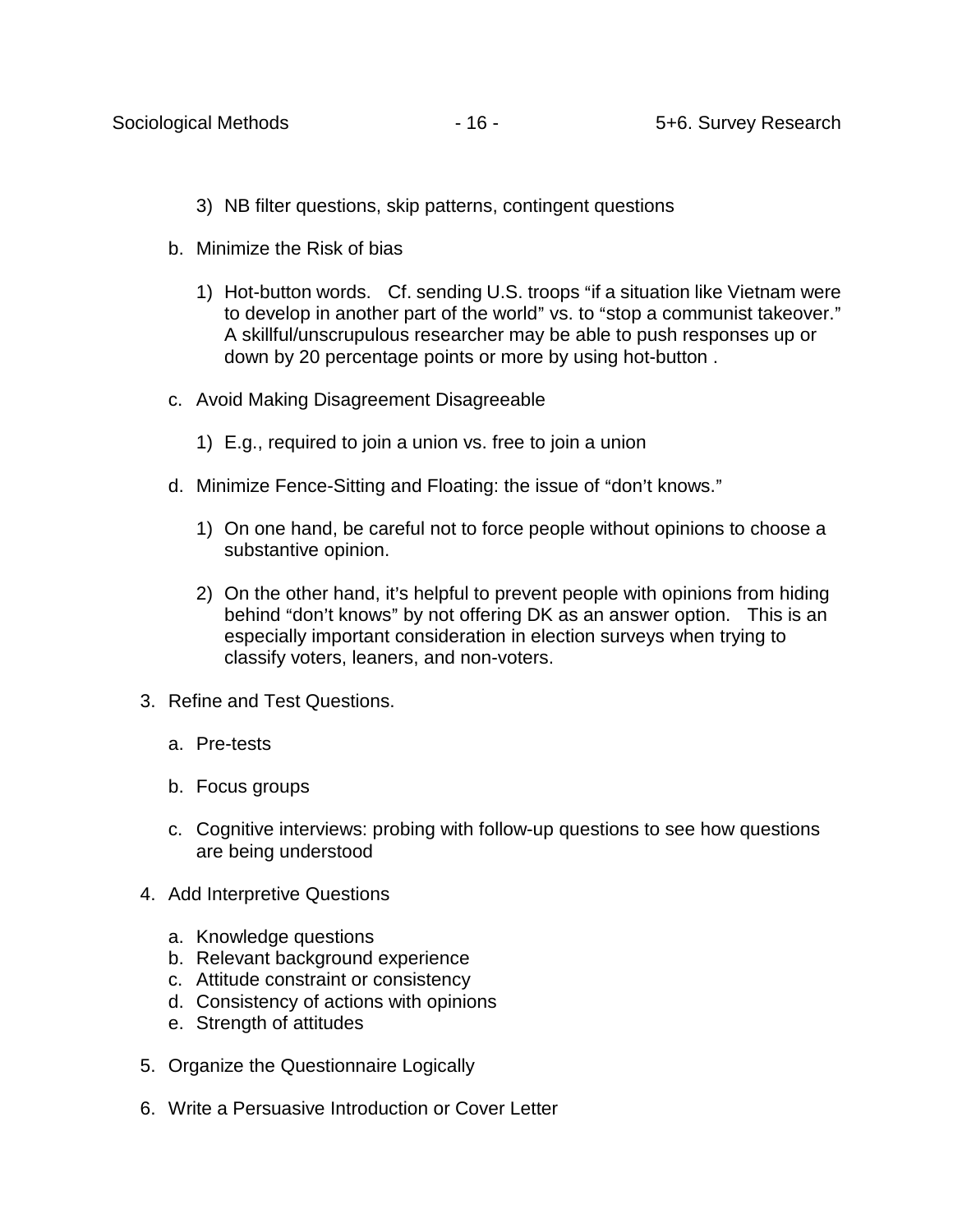- a. Credibility: especially the sponsor or affiliation of surveyor
- b. Personalized cover letter
- c. Interesting
- d. Responsible
- C. Survey Designs
	- 1. Mailed, Self-Administered Surveys
		- a. Response rate is a problem [NB: rates in book may differ from what you'll encounter in practice]
		- b. Follow-up reminders are crucial
	- 2. Group-Administered Surveys
		- a. Often a captive audience, but these are often unrepresentative of a larger universe for that reason.
	- 3. Surveys by Telephone
		- a. Reaching Sample Units
			- 1) RDD
			- 2) Note issue of "cleaning" phone lists of businesses, faxes, modems, etc.
			- 3) Also note issue of multiple lines per household
			- 4) Problem of increasing refusal rates due to telemarketing
		- b. Maximizing Response to Phone Surveys
			- 1) Multiple call-backs
			- 2) Time of day for calls
			- 3) CATI (computer-assisted telephone interviewing) labs
	- 4. In-Person Interviews. Highest response rates, though they can be much more expensive.
		- a. Balancing Rapport and Control.
			- 1) Very personal question may be difficult to ask in person. Asking respondents to fill out a ballot & return it in a sealed envelope can be used.
			- 2) Interviewer effects may play a role: cross-gender, cross-race, cross-age,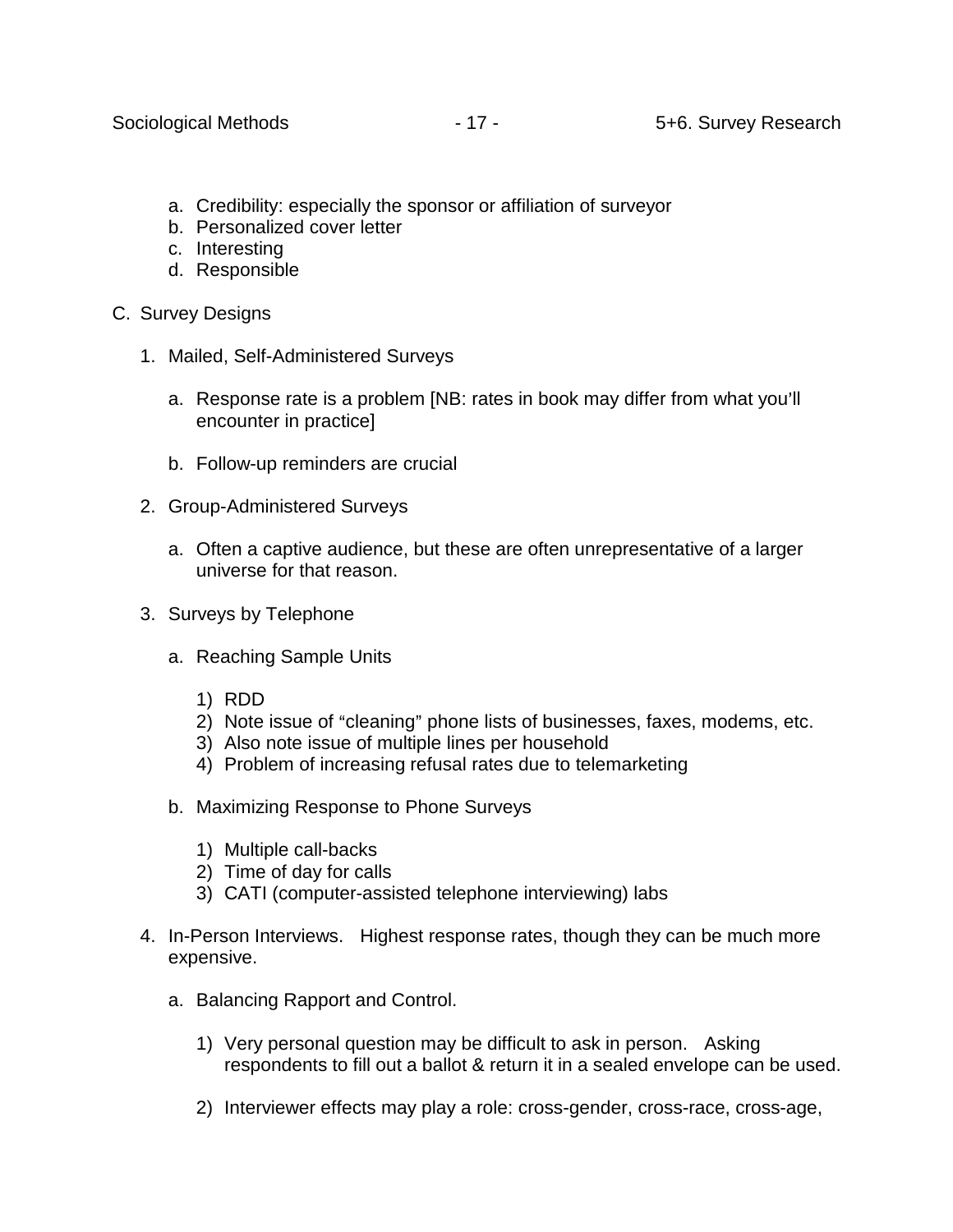etc.

- b. Maximizing Response to Interviews. An advanced letter can help.
- 5. A Comparison of Survey Designs. See table on p. 267.
- D. Ethical Issues in Survey Research
	- 1. Confidentiality is important. True anonymity is very difficult to assure.
	- 2. Disclosure. Researcher should disclose the purpose of the study.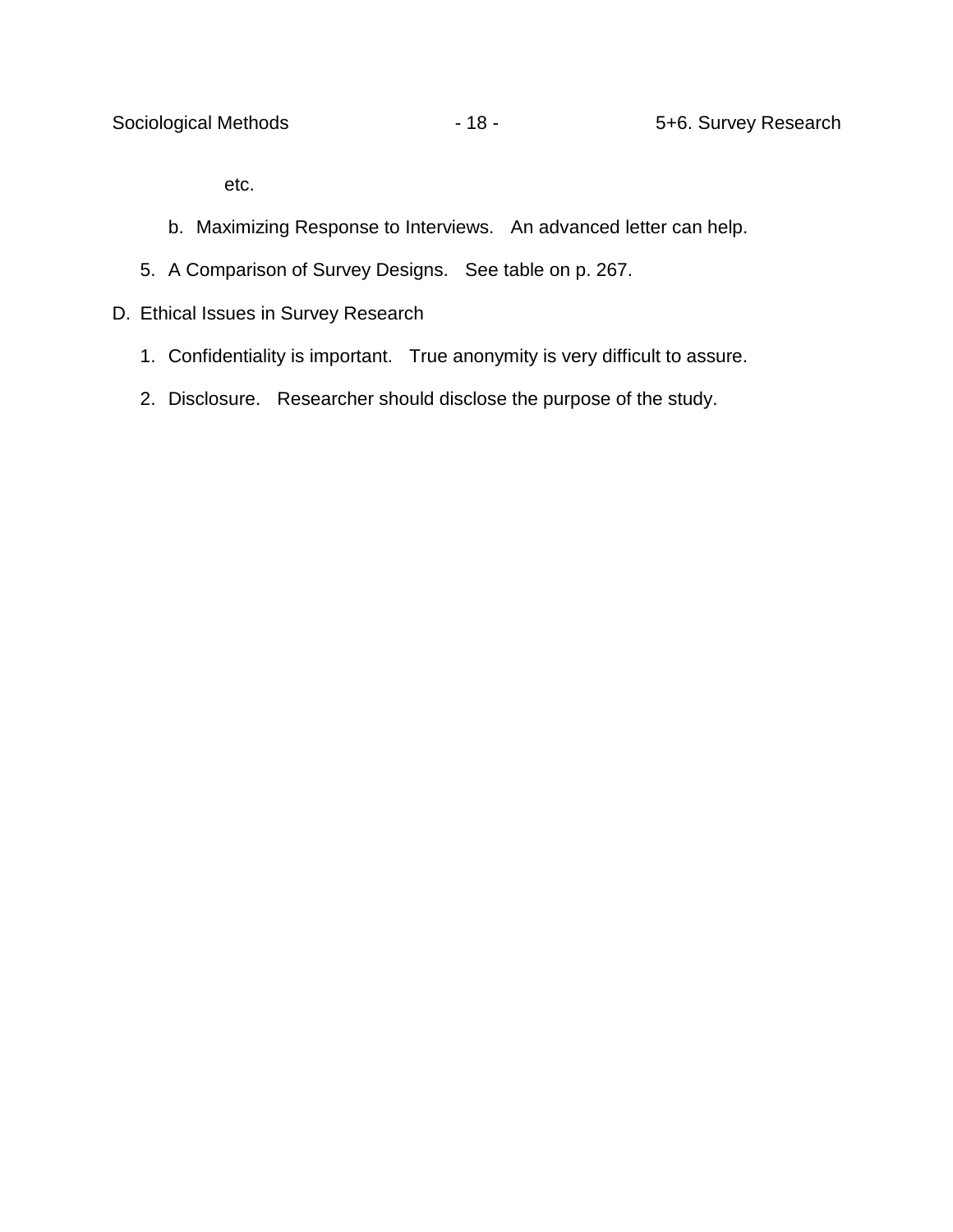Sociological Methods **- 19 - 7/8. Comparative and historical research** 

# Lectures 7 & 8 - Comparative and historical research

A. Overview of Historical and Comparative Methods

|                          | <b>Cross-Sectional</b>                                | <b>Historical</b>                     |
|--------------------------|-------------------------------------------------------|---------------------------------------|
| <b>Single Case</b>       | <b>Historical Events Research</b>                     | <b>Historical Process</b><br>Research |
| <b>Multiple</b><br>Cases | <b>Cross-Sectional</b><br><b>Comparative Research</b> | Comparative/Historical<br>Research    |

#### B. Historical Social Science Methods

- 1. Historical Events Research
	- a. A Quantitative Case Study: Citizenship and Public Schools
	- b. A Qualitative Case Study: Petitions in the English Revolution
	- c. Methodological issues: Historical Events Research
		- 1) Meaning of words can change over time
		- 2) Accuracy of sources may be questionable
		- 3) Missing data
		- 4) Data may only be available in certain cases/settings
- 2. Historical Process Research.
	- a. Issues include
		- 1) Duration
		- 2) Pace
		- 3) Trajectory
		- 4) Cyclical
	- b. A Quantitative Case Study: Explaining Variation in Race Riots
	- c. A Qualitative Case Study: Breakdown of Chilean Democracy
	- d. Methodological Issues: Historical Process Research
		- 1) Might focus on idiosyncratic decisions of actors
		- 2) Case selection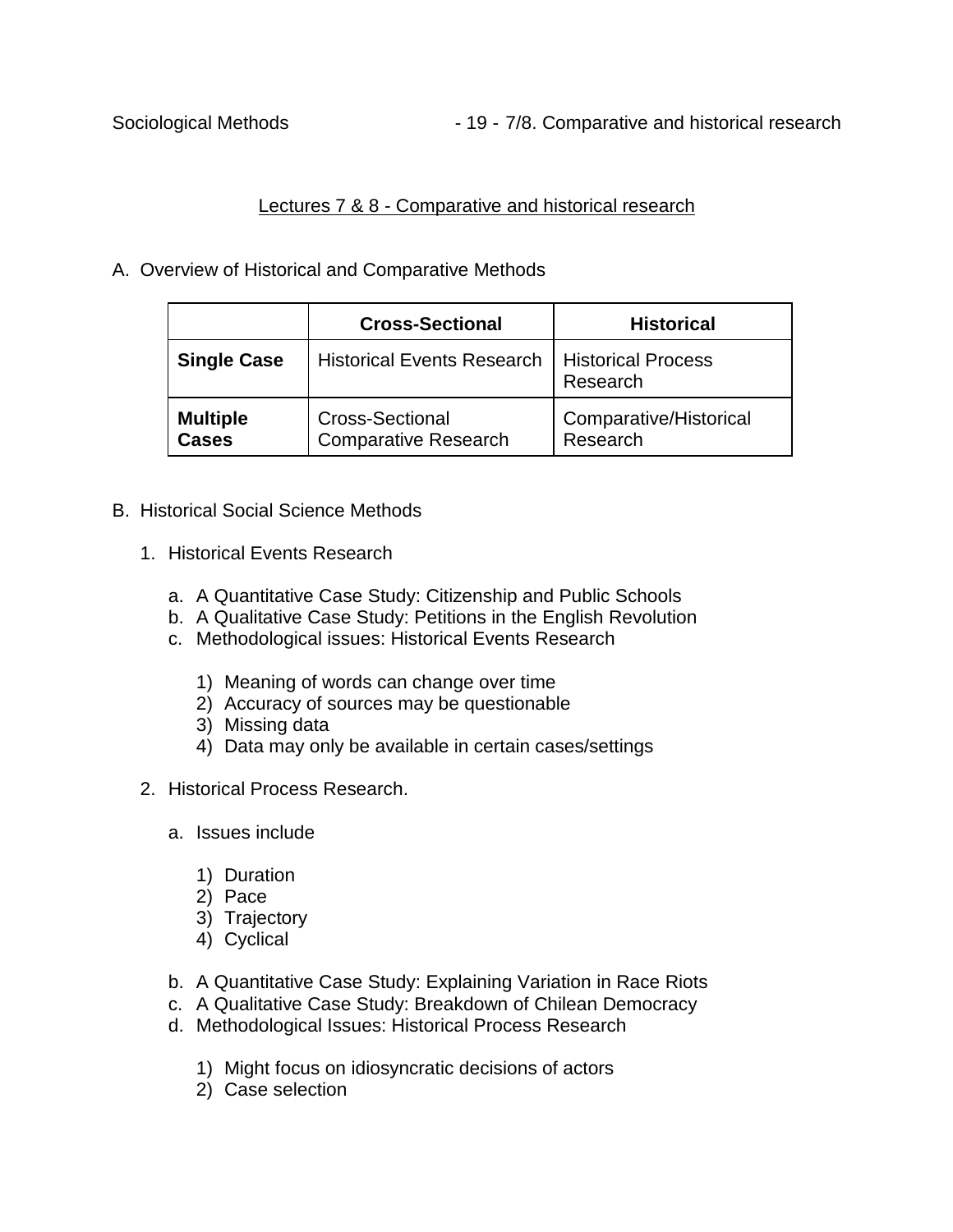- 3) Operationalization of variables may change over time
- 4) Time series data may be uneven
- 5) Narrative explanations may be ad hoc. Counterfactuals can help here.
- C. Comparative Social Science Methods
	- 1. Cross-Sectional Comparative Research
		- a. A Quantitative Case Study: Voter Turnout
		- b. A Qualitative Case Study: Mass Conscription in Modern Democracies
		- c. Methodological Issues: Cross-Sectional Comparative Research
			- 1) Lack of longitudinal data
			- 2) Missing data in some cases/settings
			- 3) May be difficult to operationalize variable in multiple settings
	- 2. Comparative Historical Research
		- a. A Quantitative Case Study: Democratization and Modernization
		- b. Two Qualitative Case Studies: Democracy and Development
			- 1) Methods of Agreement and Difference (J.S. Mill) (see p. 343)
		- c. Methodological Issues: Comparative Historical Research
			- 1) Requires detailed knowledge of multiple cases
			- 2) Selection of cases can affect conclusions
			- 3) Tendency to deterministic rather than probabilistic logic in explaining causation - often due to the small number of cases
			- 4) Coding of variables can be overly simplistic (often dichotomized)
			- 5) Often more variables than cases
			- 6) Assumption of independence of cases often violated
		- d. Some examples from my own research
			- 1) Opposition Structure, Performance, and Democracy (ASR 89)
			- 2) Correlational vs. Conjunctural logic (RDS 94)
			- 3) Diffusion, Nostalgia, and Performance
- D. Data Sources
	- 1. U.S. Bureau of the Census
	- 2. Bureau of Labor Statistics (BLS)
	- 3. Other U.S. Government Sources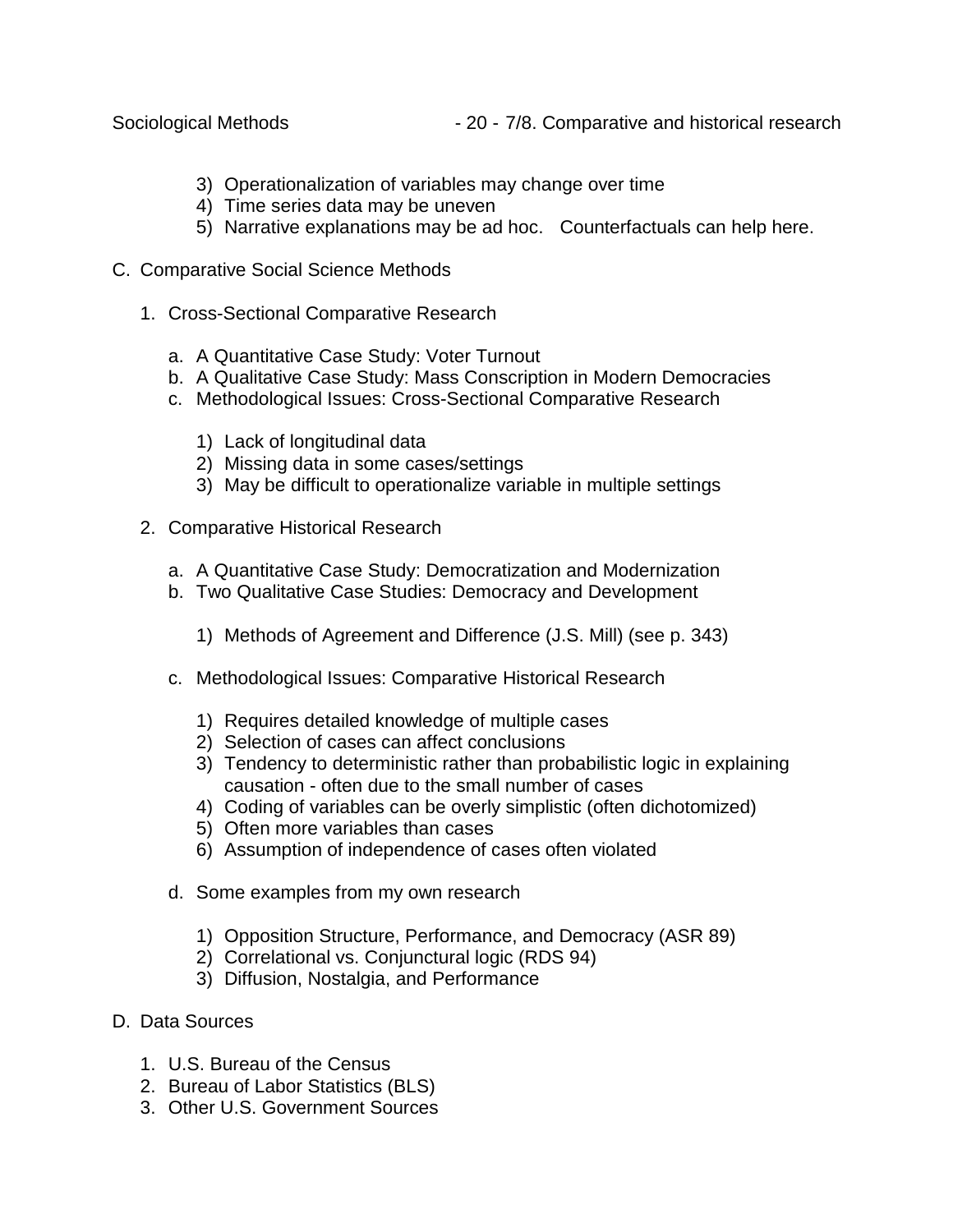- 4. International Data Sources
- 5. Survey Datasets
	- a. ICPSR
	- b. Data archives
	- c. Survey organizations
- 6. Methodological Issues: Secondary Data Sources
- E. Special Techniques
	- 1. Demographic Analysis
	- 2. Content Analysis
	- 3. Oral History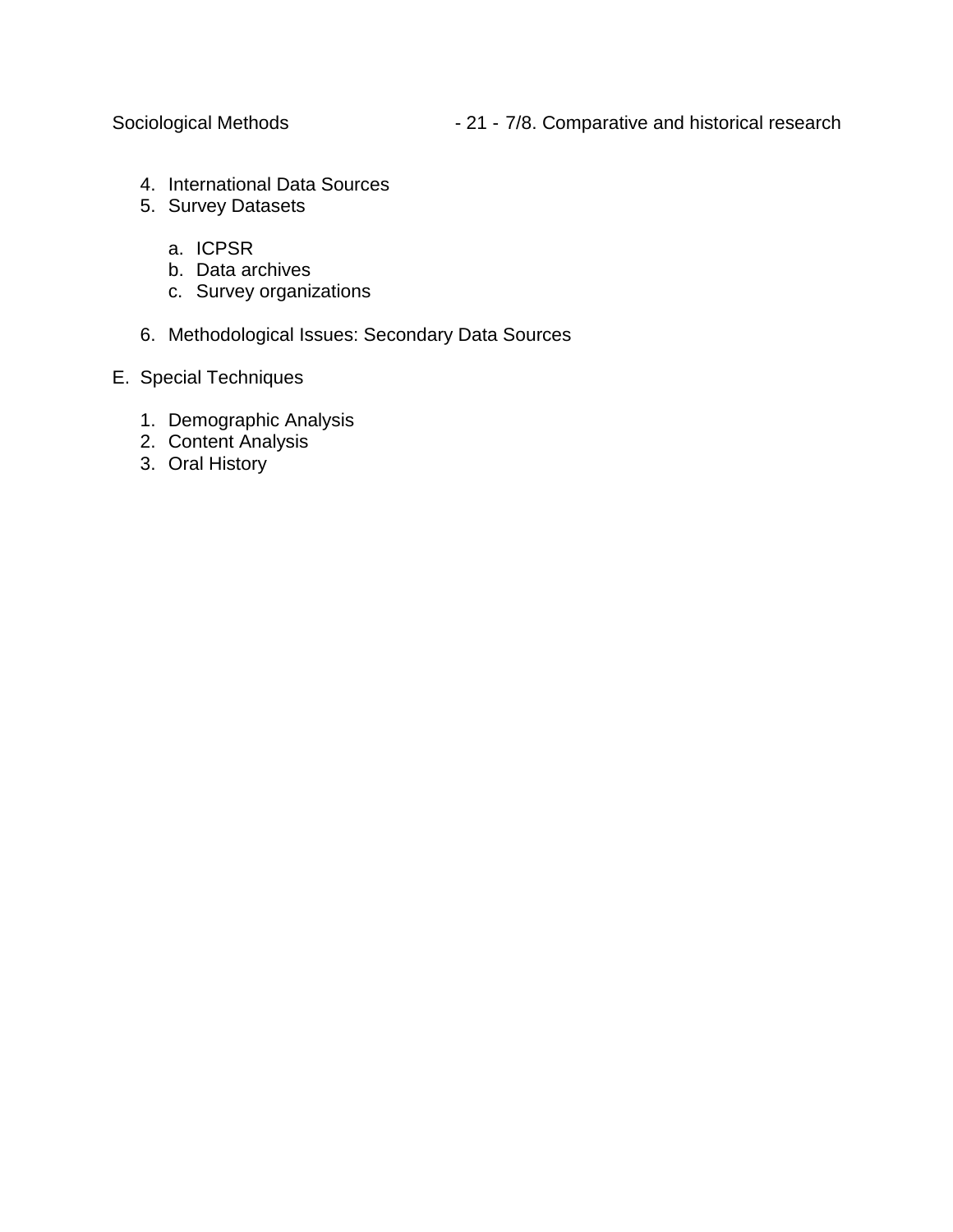Sociological Methods **- 22 - 9. Participant observation** 

### Lecture 9 - Participant observation

- A. Fundamentals of Qualitative Methods differences from quantitative research
	- 1. Qualitative rather than quantitative
	- 2. Exploratory; inductive reasoning, not deductive
	- 3. Focus on previously unstudied processes & unanticipated phenomena
	- 4. Focus on social context
	- 5. Focus on subjectivity & meaning/significance
	- 6. Ideographic, not nomothetic causal explanation
	- 7. Reflexive research design
	- 8. Sensitivity to the subjective role of the researcher
- B. Participant Observation [Fieldwork]
	- 1. Choosing a Role
		- a. Complete Observation rather difficult to simply be a fly on the wall: you always have some effect
		- b. Participation and Observation most common form
		- c. Covert Participation often raises ethical questions of deception
	- 2. Entering the Field
	- 3. Developing and Maintaining Relationships
		- a. Sensitivity to your role: you are not a true part of the scene
		- b. Acknowledge social differences
		- c. Don't push too far beyond trusting relationships, & don't ask compromising questions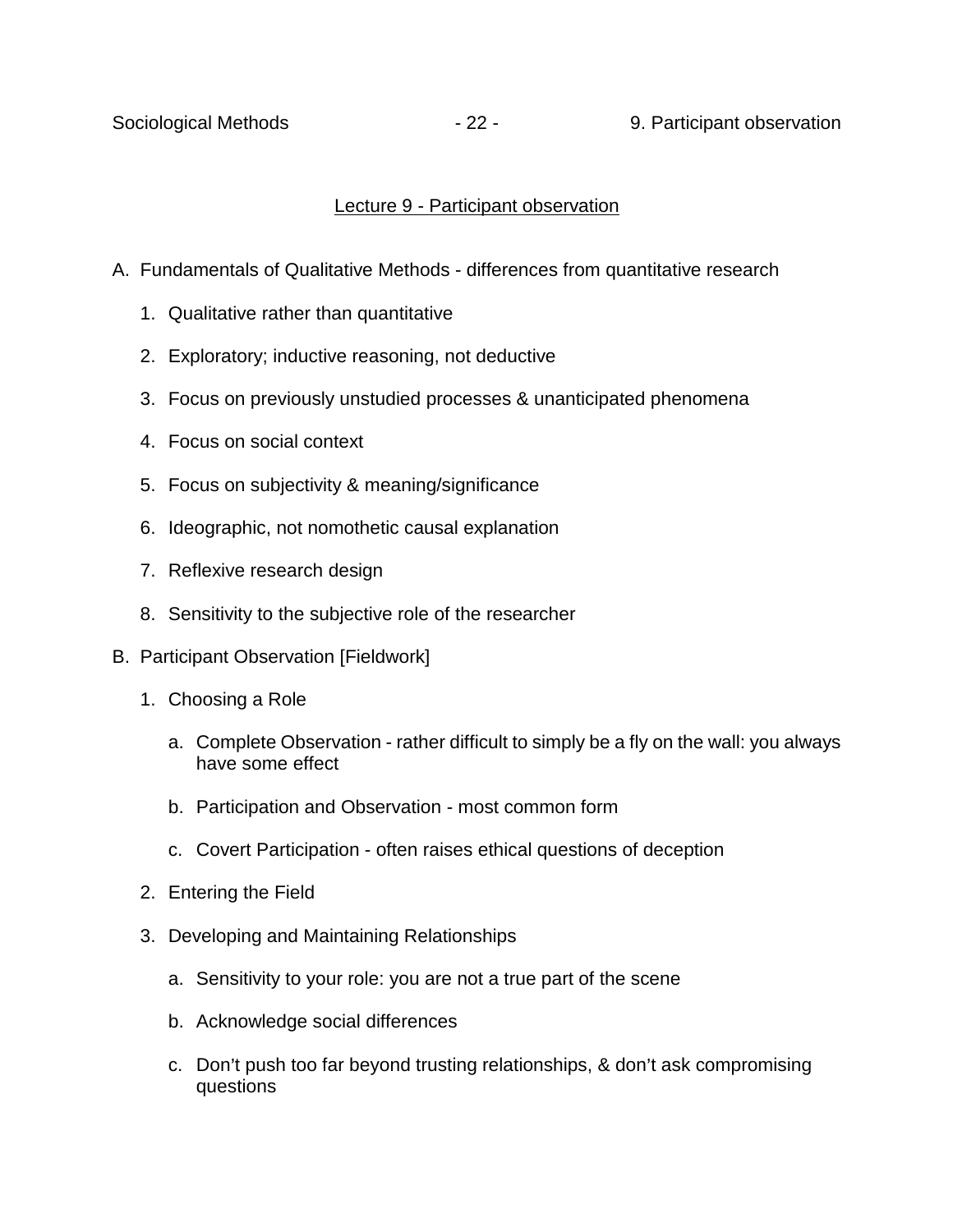- d. Payment for information raises ethical questions & changes your relationship to informants
- e. Try not to take sides in conflicts
- 4. Sampling People and Events
- 5. Taking Notes
- 6. Managing the Personal Dimensions
- C. Intensive Interviewing
	- 1. Establishing and Maintaining a Partnership
	- 2. Asking Questions and Recording Answers
	- 3. Combining Participant Observation and Intensive Interviewing
- D. Focus Groups
- E. Analysis of Qualitative Data
	- 1. The Phases of Analysis
		- a. Elements of inductive & deductive reasoning
		- b. Hypothesis generation
	- 2. Use of Computers
	- 3. Evaluation of Conclusions
		- a. Credibility of informants
		- b. Were statements elicited or spontaneous?
		- c. How did presence of researcher affect situation?
- F. Ethical Issues in Qualitative Research
	- 1. Voluntary participation
	- 2. Subject's well-being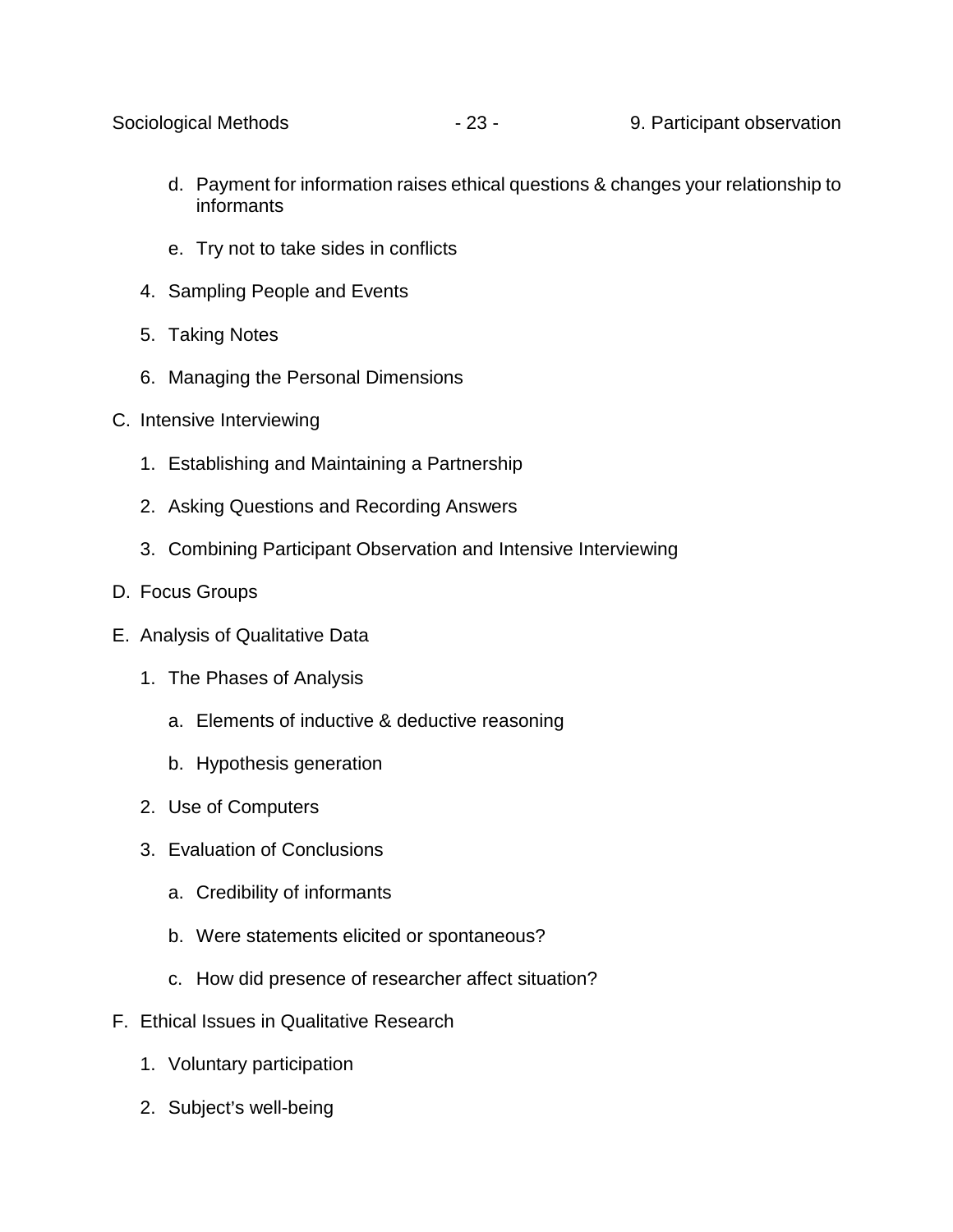- 3. Disclosure of identity and confidentiality
	- a. Note: in some cases, subjects may want publicity, not anonymity (e.g., Regis's study of second-line marching associations in New Orleans)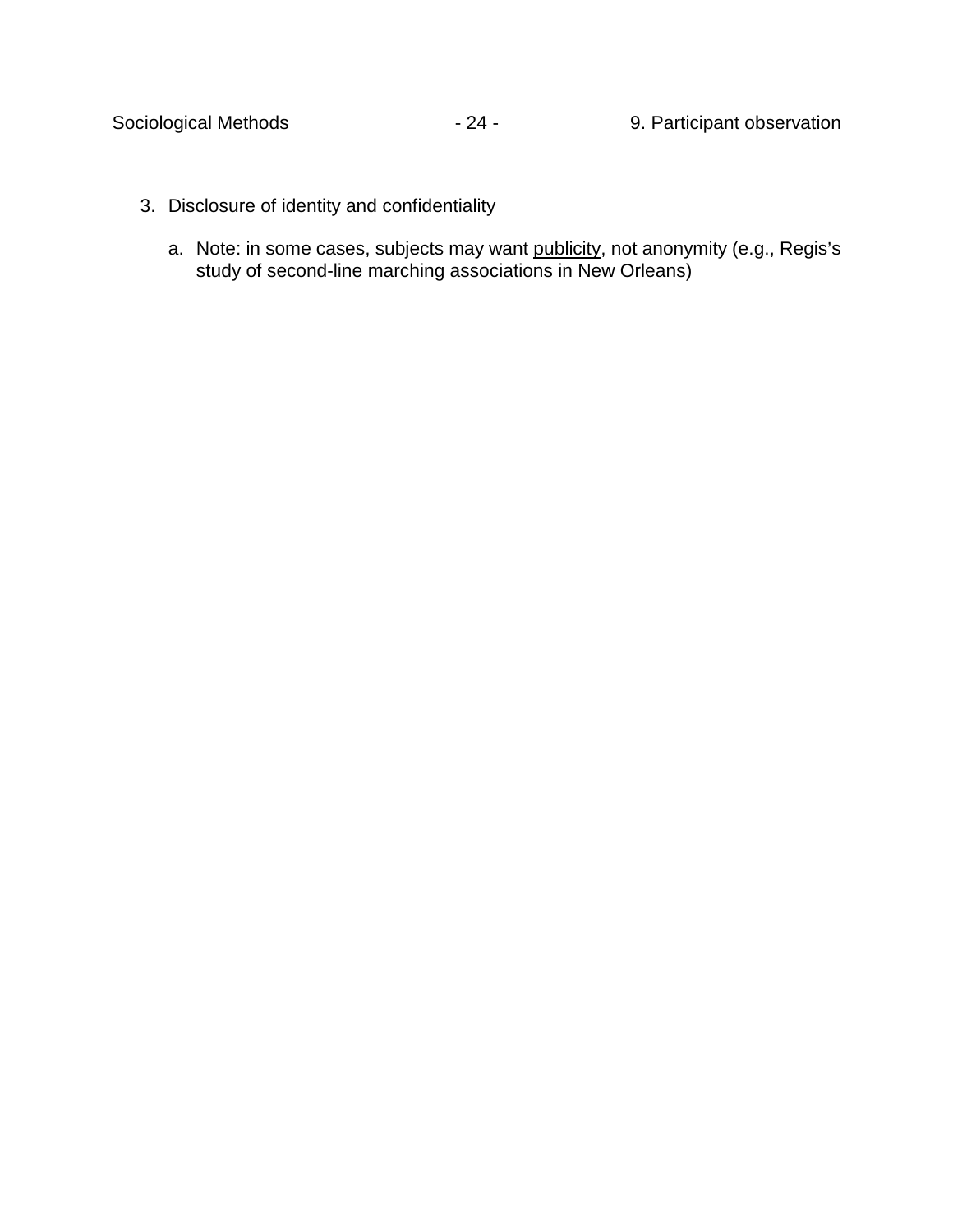### Lecture 10 - Experimental research

- A. True Experiments
	- 1. Experiments involve:
		- a. Two comparison groups: experimental and comparison
		- b. Variation in the independent variable before assessment of change in the dependent variable
		- c. Random assignment of test subjects to the two or more groups
	- 2. Experimental and Comparison Groups
		- a. Experimental (or Treatment) group receives the treatment or experimental manipulation
		- b. Comparison (or Contrast) group receives different treatment
		- c. Control group receives no treatment (left random)
	- 3. Pretest and Post-test Measures before and after treatment, to test for the effect
	- 4. Randomization
		- a. This attempts to assure that no other variables have an influence on the outcome
		- b. Sometimes, Matching is substituted for randomization, but it is less trustworthy. (Matching means comparing subjects who are the same on various attributes besides the independent and dependent variables of interest.)
	- 5. Identification of the Causal Mechanism
	- 6. Control over Conditions: It can be very difficult to control all other factors (besides the independent and dependent variables of interest), and for this reason, some people are skeptical of experimental research in fields like sociology.
	- 7. Summary: Causality in True Experiments
		- a. Association between independent and dependent variables can be well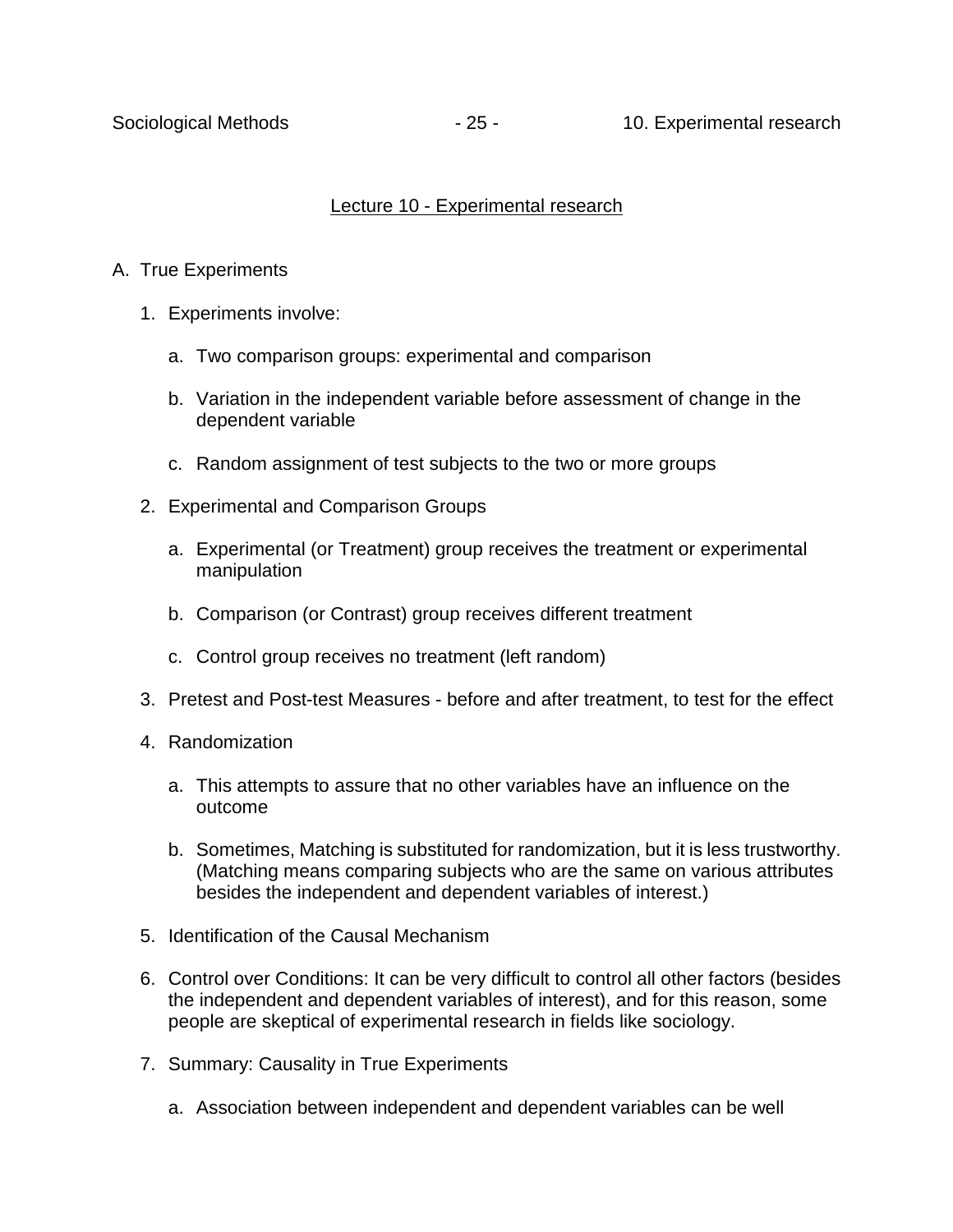established

- b. Time order of effects can also be fairly well established
- c. Non-spuriousness. Experimental research, especially if it utilizes random assignment to groups, is quite strong in establishing non-spuriousness - if it can be convincingly argued that no other factors are playing a role.
- d. Mechanisms of causality can be somewhat difficult to establish.
- e. Context of the experiment can be especially difficult to control, especially in field experiments, and is a great source of problems for internal validity.
- B. Quasi-Experiments. The main difference with genuinely experimental research is that subjects cannot be randomly assigned to groups. In fact, this form comes close to ordinary, non-experimental research design, in which controls are statistical, not experimentally determined. Paradoxically, they can be seen as more, rather than less, valid as a result.
	- 1. Nonequivalent Control Croup Designs. Can be implemented by individual and/or aggregate (group) matching. This is rather similar to statistical control, not experimental control.
	- 2. Before-and-After Designs. These are very similar to panel and time-series designs
	- 3. Ex Post Facto Control Group Designs
- C. Evaluation Research: experimental and quasi-experimental research that seeks to assess the impact of social policies or programs.
- D. Validity in Experiments
	- 1. Causal (Internal) Validity
		- a. Selection Bias. This is especially a problem in field experiments, where all conditions cannot be fully controlled.
			- 1) Differential attrition may be caused by some of the factors of interest
		- b. Endogenous Change: the terms of the experiment itself may induce change that is not included in the study design. Examples:
			- 1) Learning from repeated testing